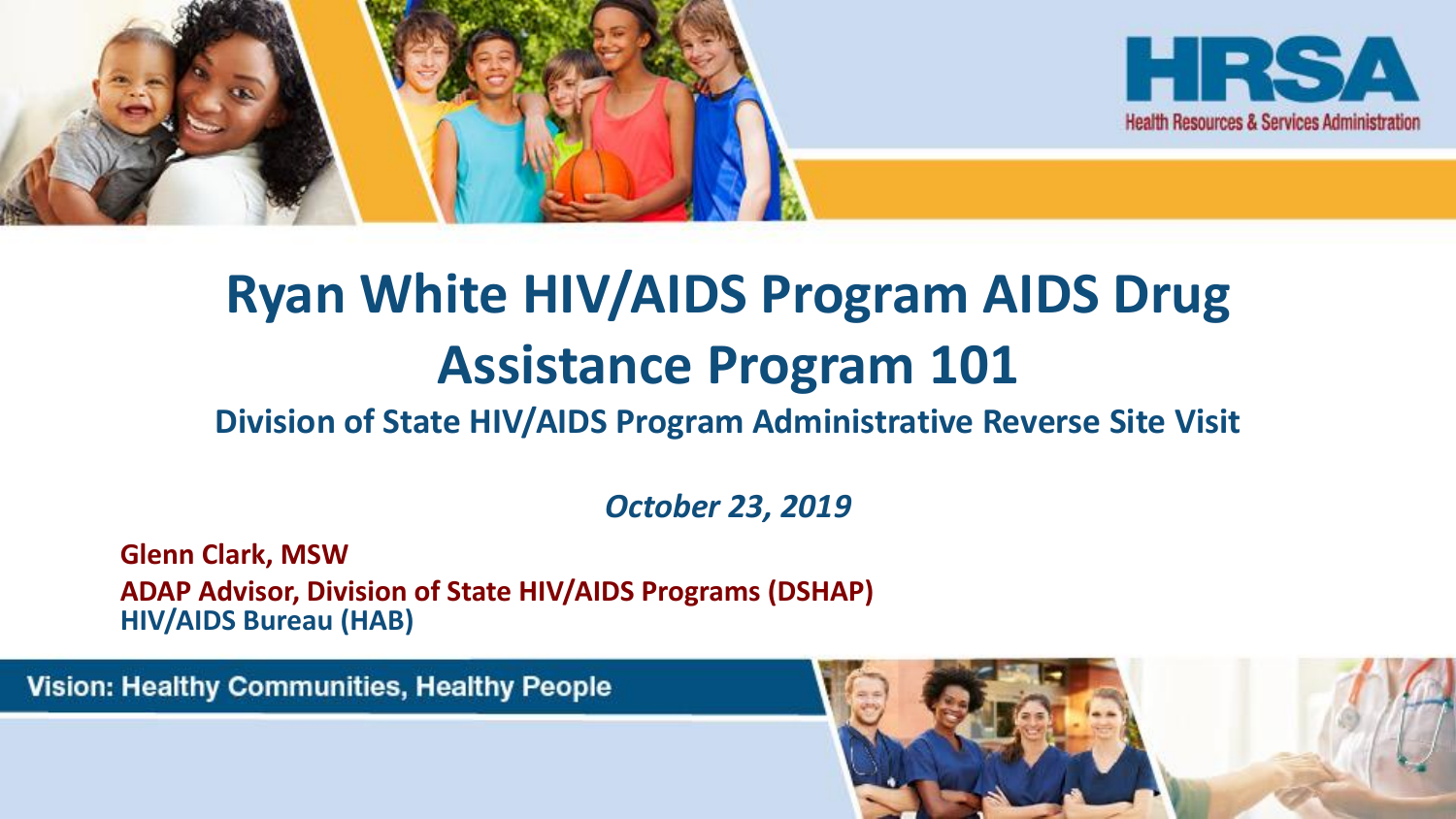- Supports more than 90 programs that provide health care to people who are geographically isolated, economically or medically vulnerable through grants and cooperative agreements to more than 3,000 awardees, including community and faith-based organizations, colleges and universities, hospitals, state, local, and tribal governments, and private entities
- Every year, HRSA programs serve tens of millions of people, including people living with HIV/AIDS, pregnant women, mothers and their families, and those otherwise unable to access quality health care



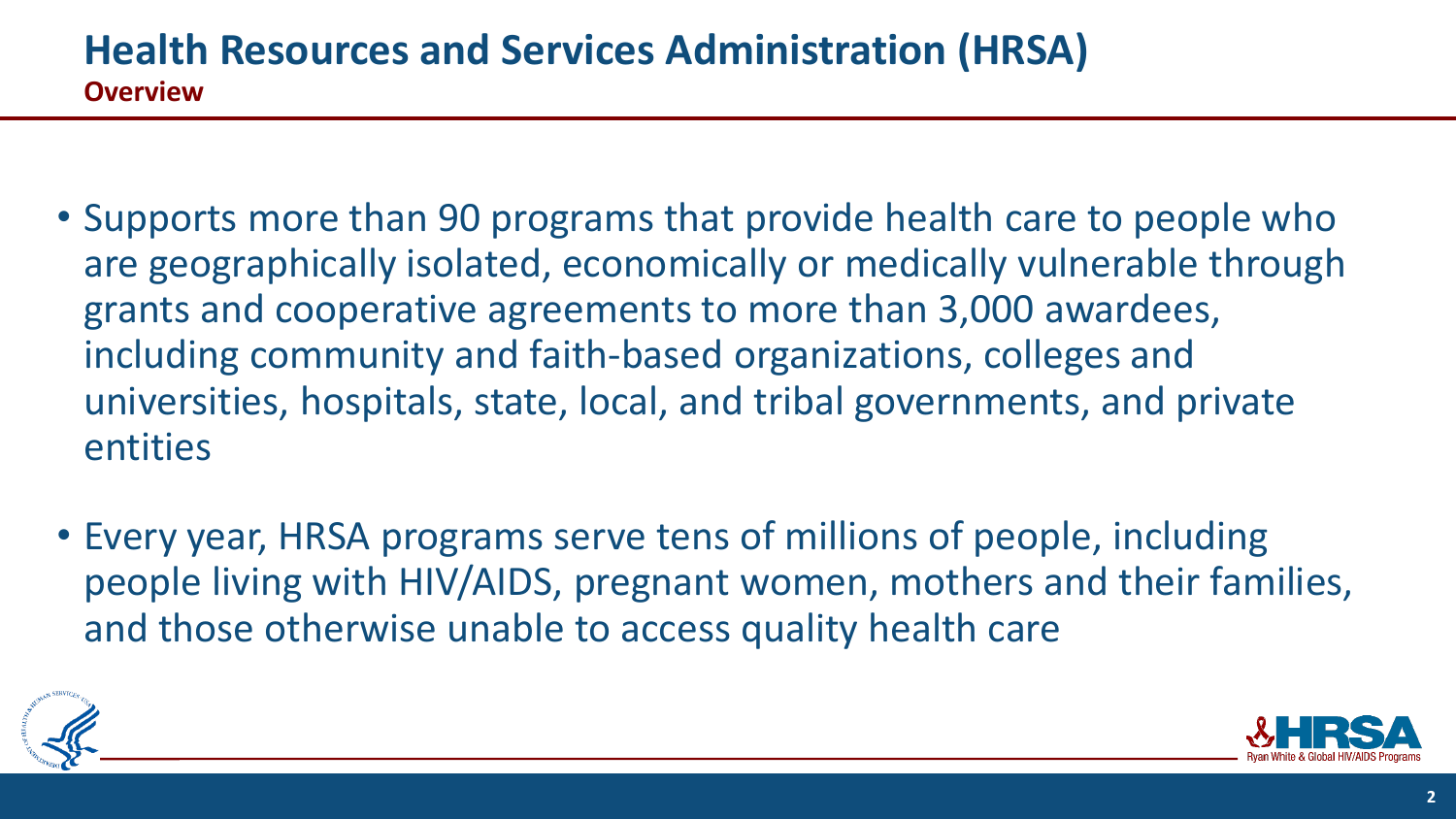- Provides comprehensive system of HIV primary medical care, medications, and essential support services for low-income people with HIV
	- More than half of people diagnosed with HIV in the United States more than 550,000 people receive care through the Ryan White HIV/AIDS Program (RWHAP)
- Funds grants to states, cities/counties, and local community based organizations
	- Recipients determine service delivery and funding priorities based on local needs and planning process
- Payor of last resort statutory provision: RWHAP funds may not be used for services if another state or federal payer is available
- 85.9% of Ryan White HIV/AIDS Program clients were virally suppressed in 2017, exceeding national average of 59.8%



am Annual Client-Level Data Report 2017; CDC. HIV Surveillance Supplemental Report 2016;21(No. 4)

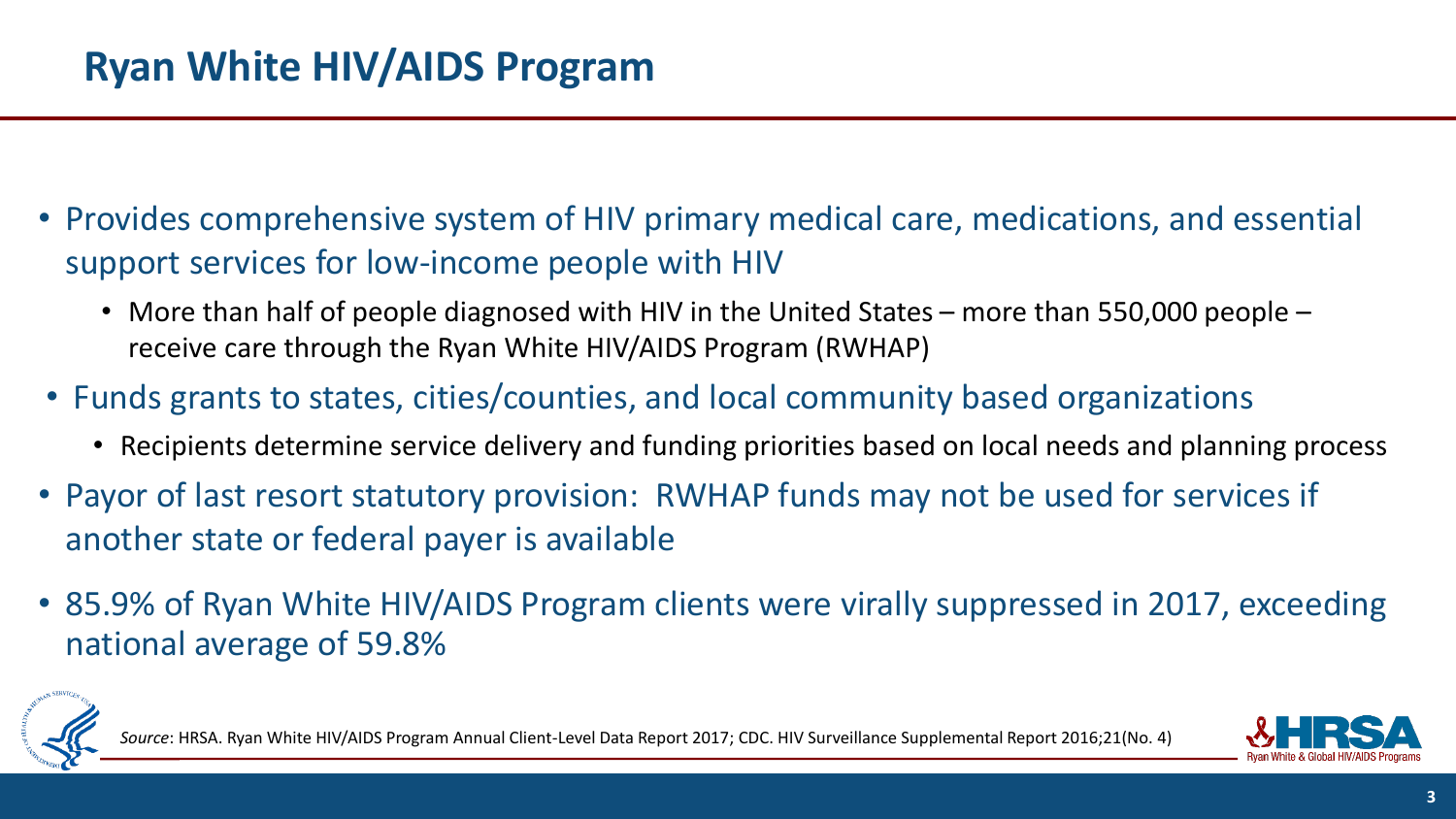- Understand the federal requirements for RWHAP AIDS Drug Assistance Programs (ADAPs)
- Understand the impact of ADAPs nationally
- Identify how RWHAP recipients across Parts can collaborate to ensure the health care and medication needs of RWHAP clients are met



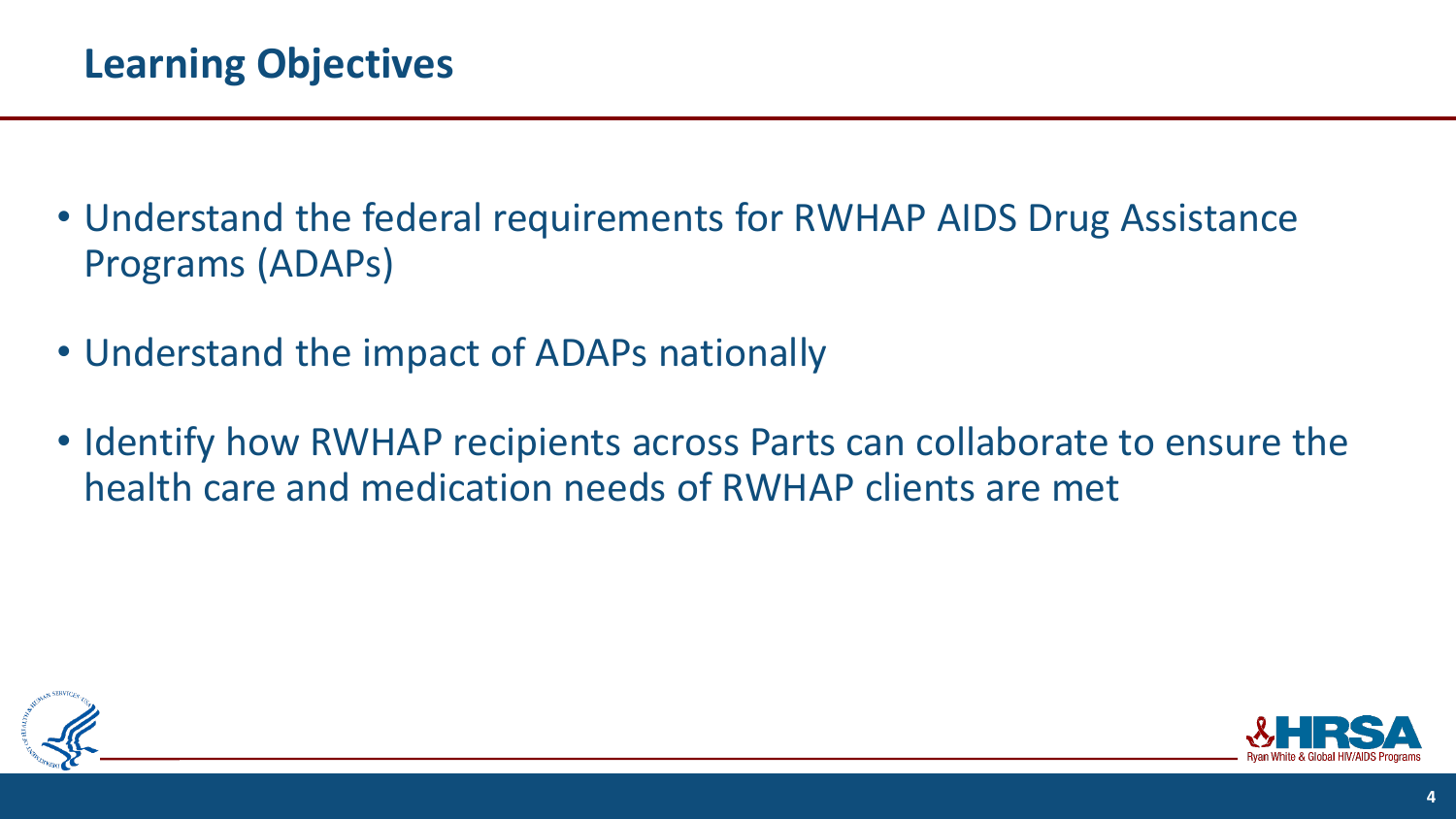# **Agenda**

#### • AIDS Drug Assistance Program (ADAP) 101 Presentation

- Overview of ADAP Definition, Funding, and Impact
- ADAP Administrative Structure and Responsibilities
- ADAP Operations
- ADAP Medication Assistance
- ADAP Health Insurance Assistance
- Technical Assistance Resources
- Break
- Small Group Activity
- Report Back to Larger Group
- Wrap Up



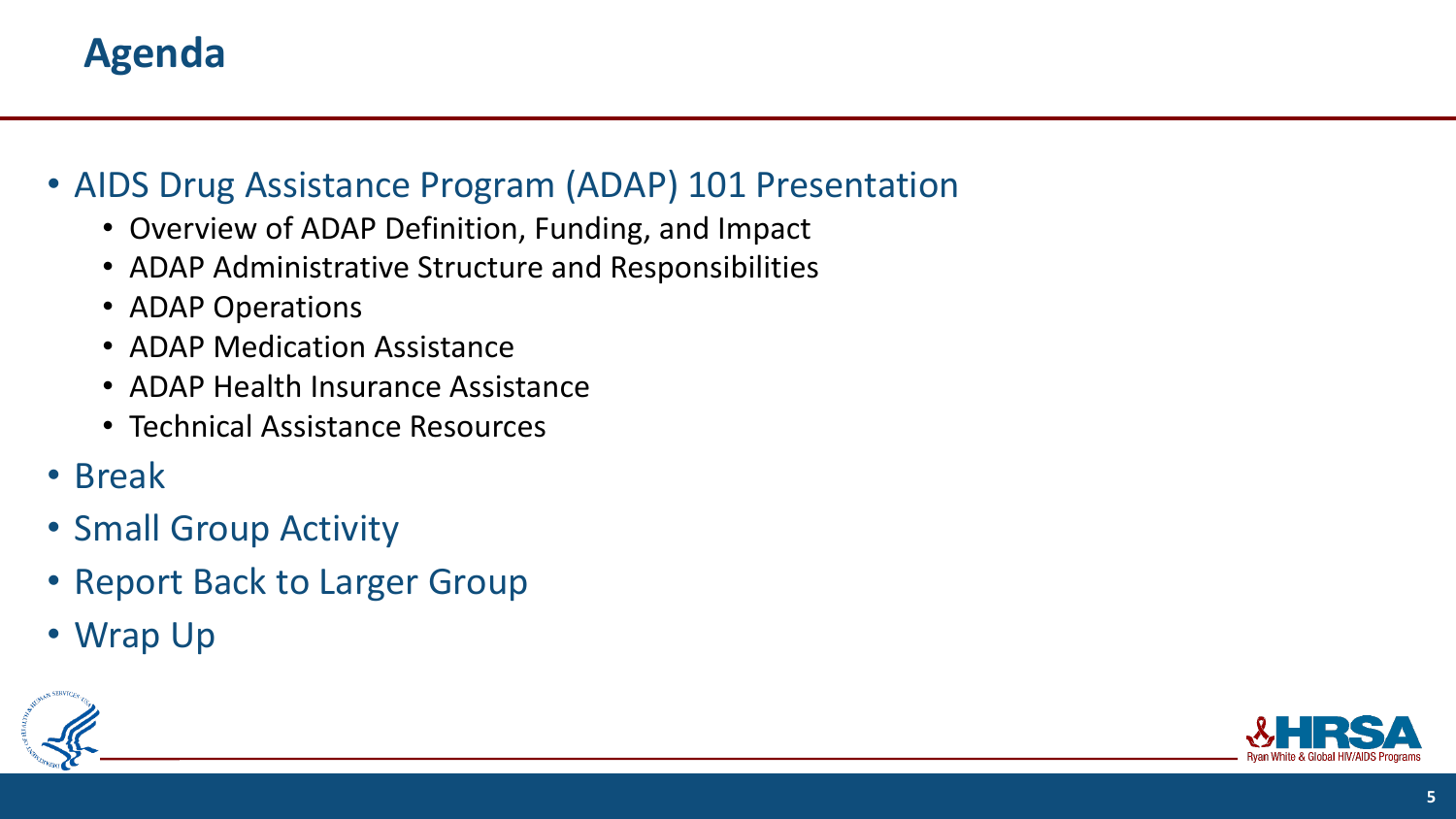

- State-administered program authorized under RWHAP Part B legislation
- Provides access to Food and Drug Administration (FDA)-approved medications to low-income clients who are uninsured and underserved
- Eligible ADAP clients must be living with HIV and meet income and other eligibility criteria as established by the state



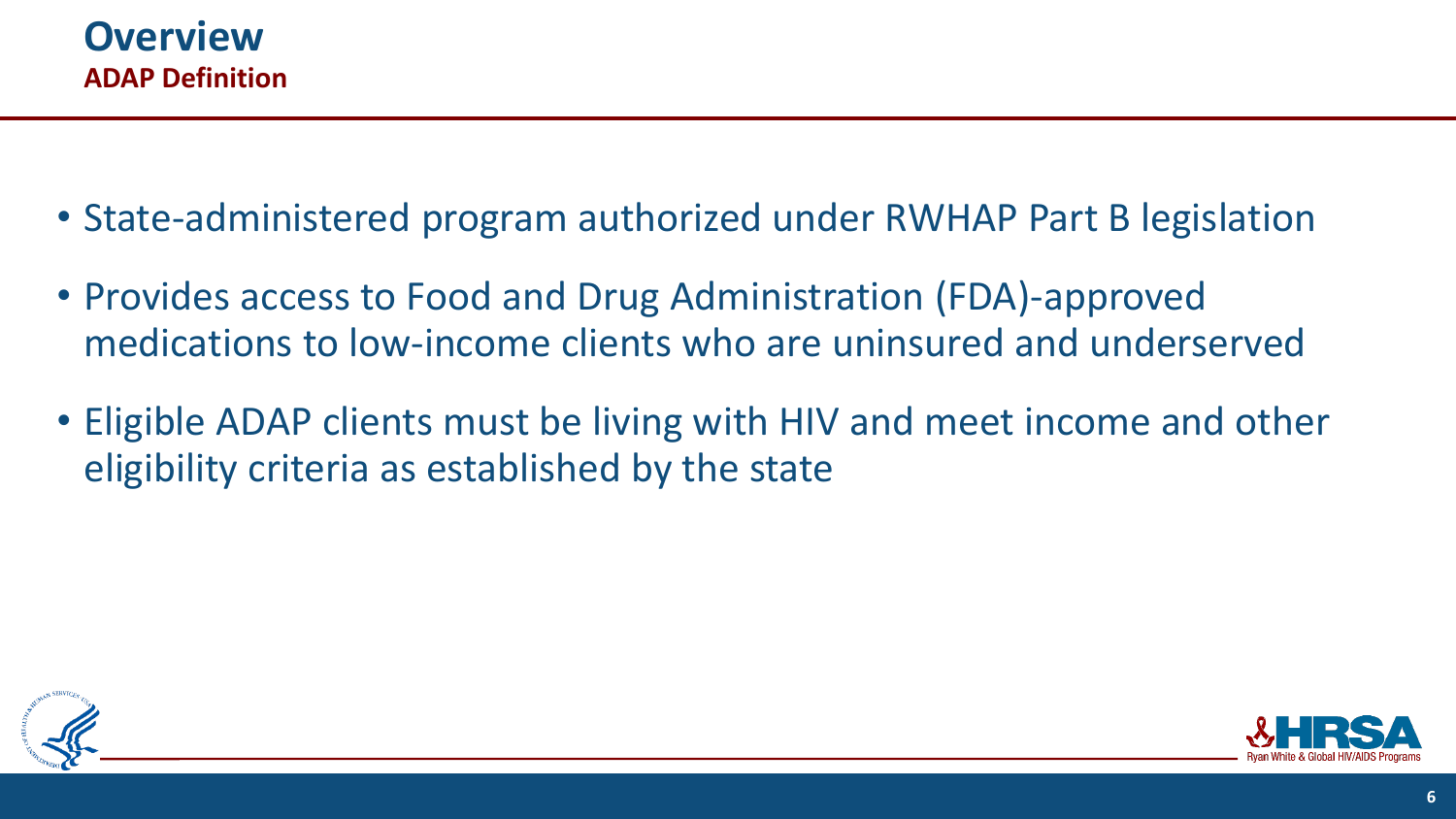- RWHAP Part B ADAP grants are awarded to all 50 States, the District of Columbia, Puerto Rico, Guam, the U.S. Virgin Islands and the five U.S. Pacific Territories or Associated jurisdictions
- Wide variation in program characteristics
	- Due to differences in each state's HIV/AIDS prevalence, health care system, and administration of ADAP
	- Differences most pronounced in areas of funding, eligibility criteria, formulary size, and cost-saving strategies



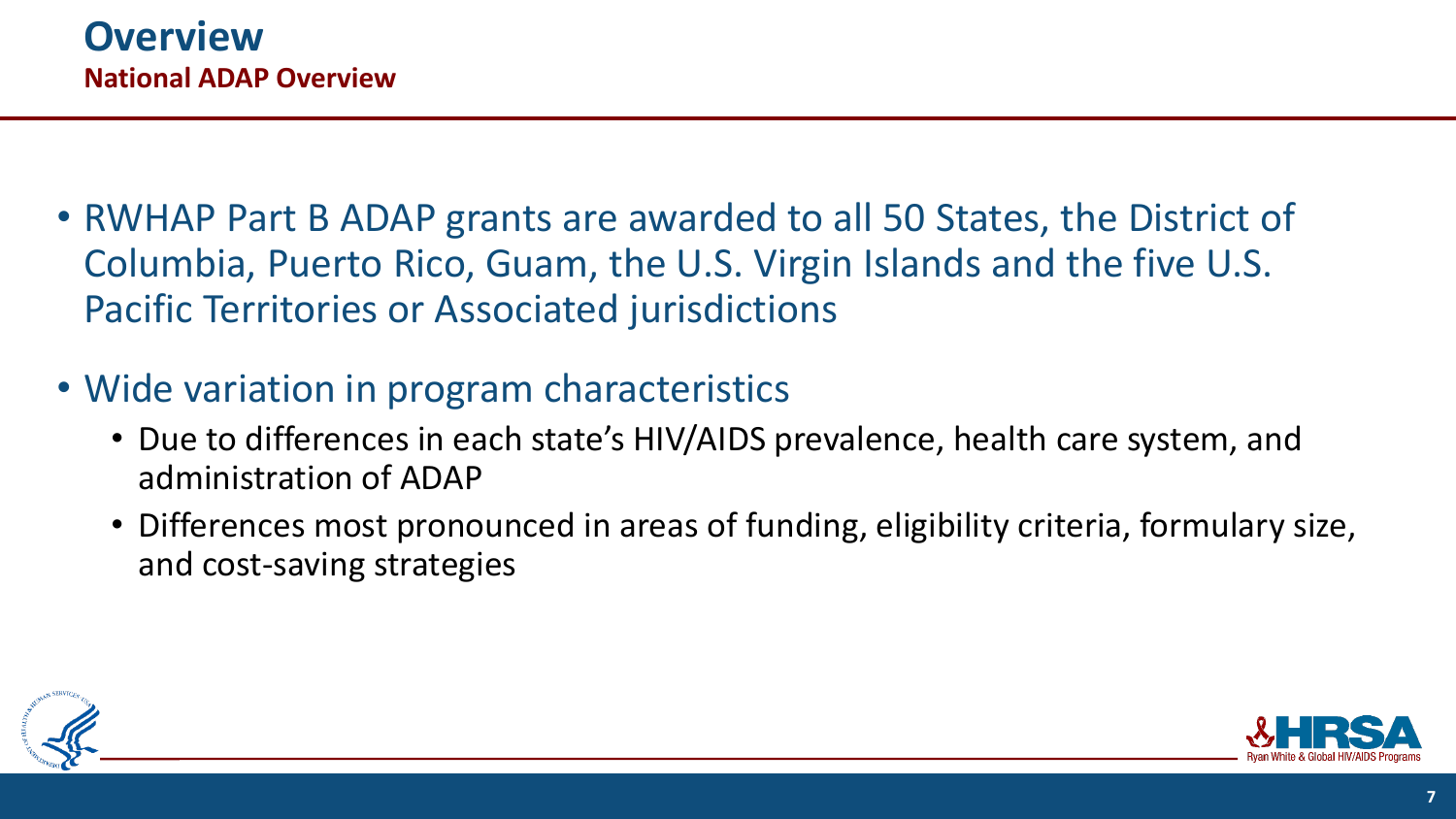• FY 2017 Full-Year Appropriation- \$2,318,781



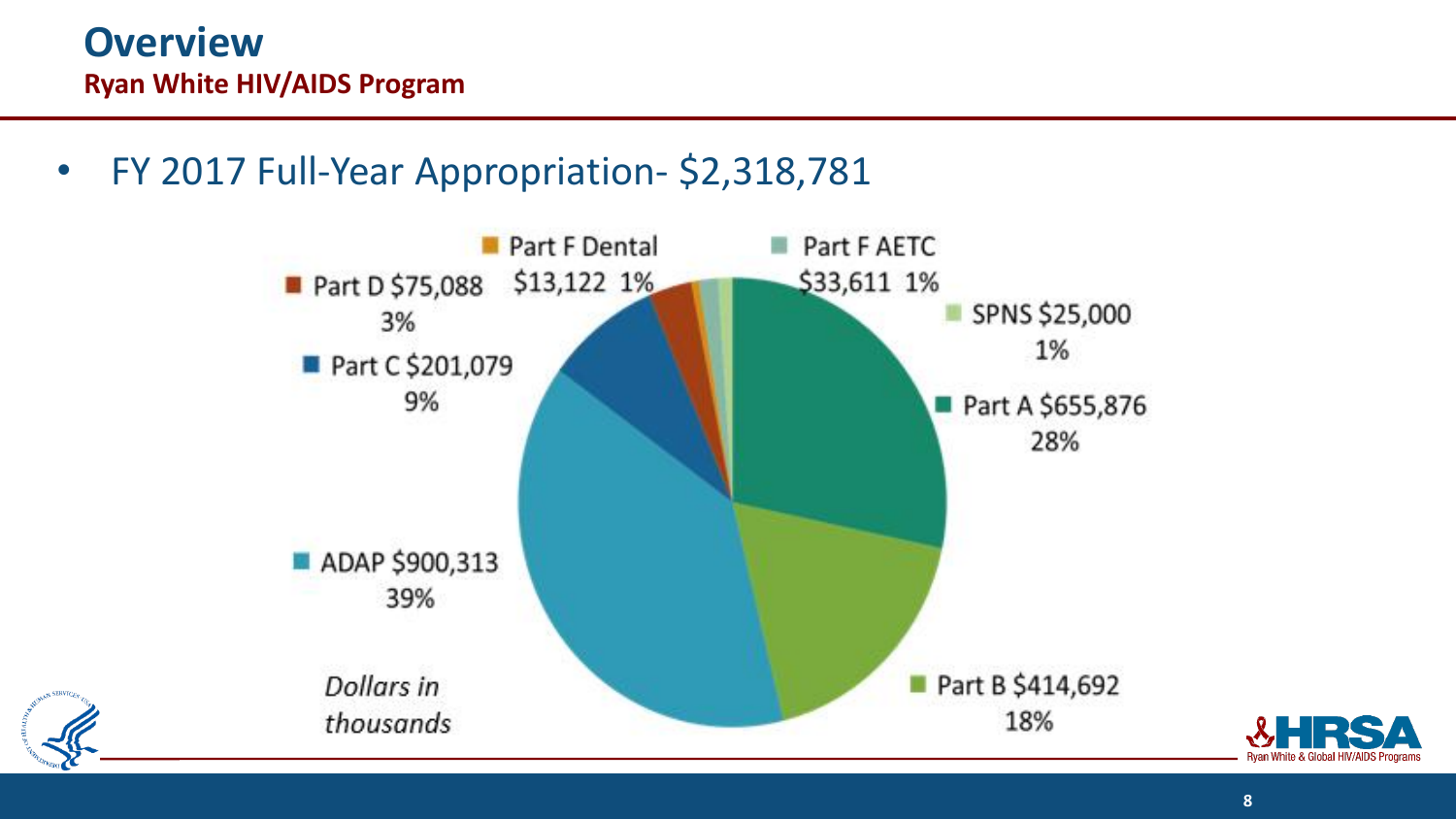RWHAP Part B (X07)

- ADAP Base: \$808,941,062
- ADAP Supplemental: \$37,572,304

ADAP Emergency Relief Funding (X09)

• \$51,210,229 (from ADAP Base)

Other sources of ADAP Funding: State match, drug rebates, state general revenue funds, and RWHAP Part A and B contributions



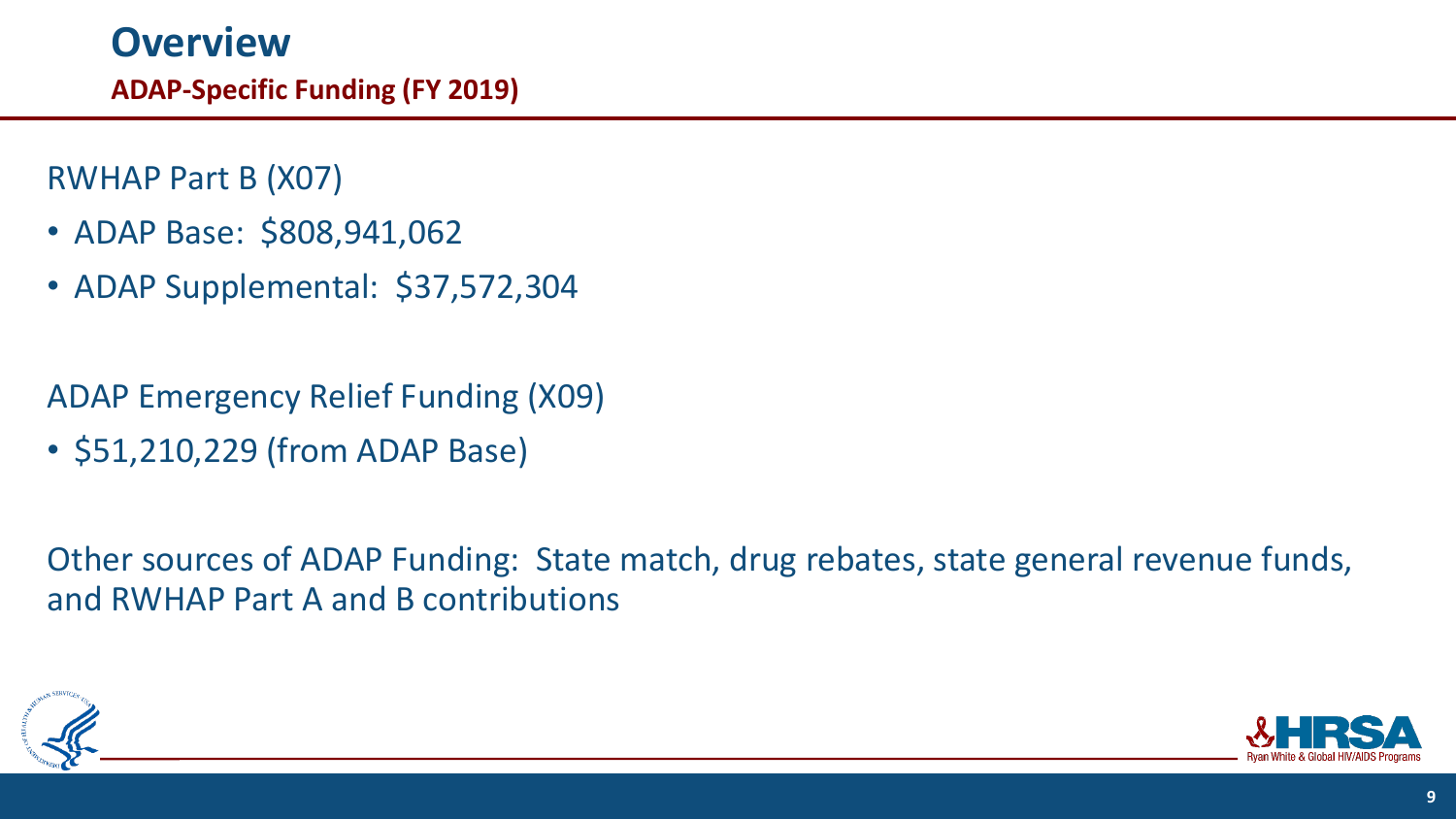- ADAPs serve approximately one in four people with HIV in the U.S. that receive antiretroviral medications (ARV)
	- 268,174 people with HIV served through ADAPs in calendar year (CY) 2017
	- 140,401 received full-pay medication assistance
	- 116,596 received insurance assistance for premiums and/or copays



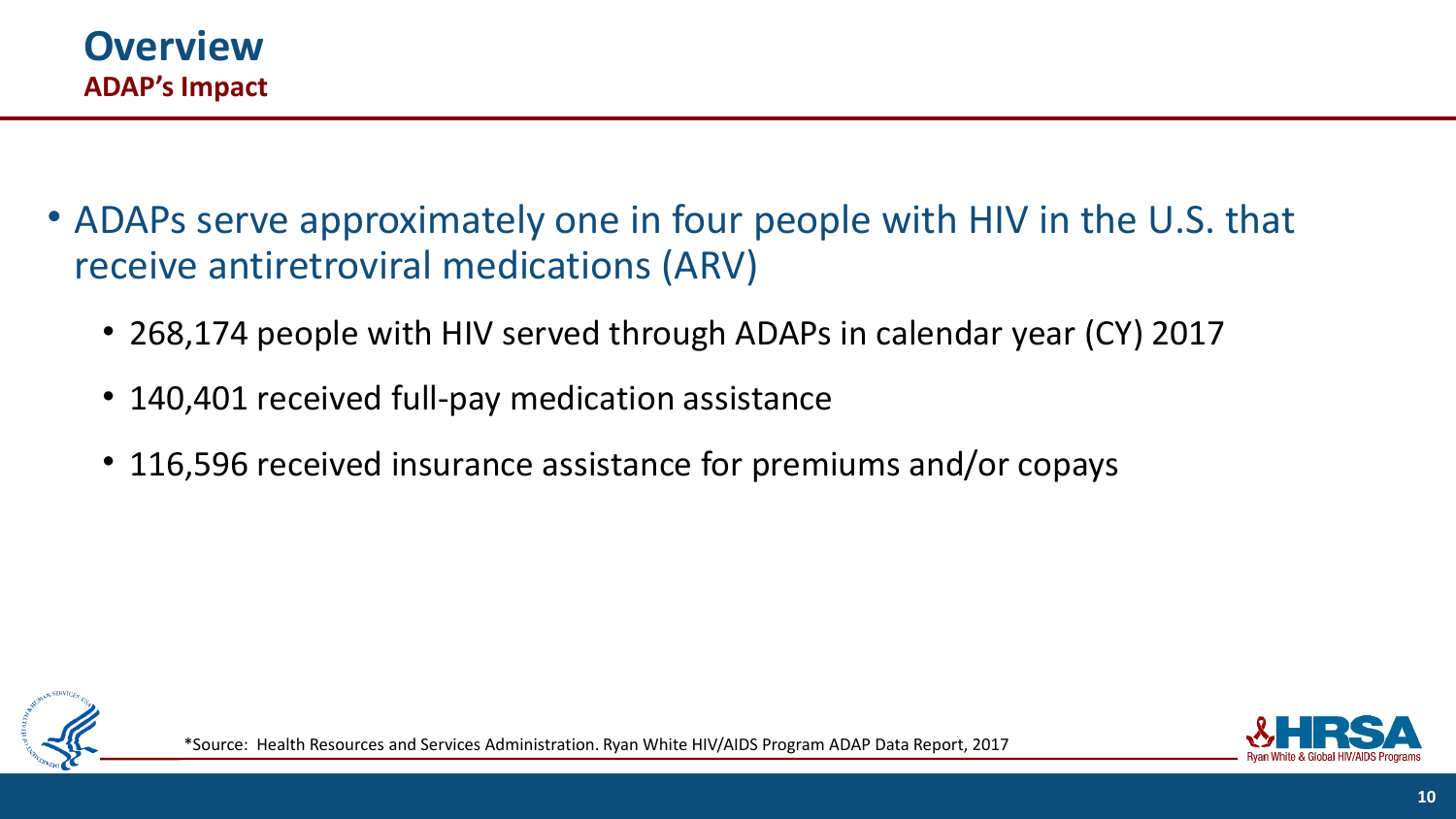# • RWHAP Legislation:

• Section 2616. 300ff–26 PROVISION OF TREATMENTS

# • HAB Guidance:

- Policy Clarification Notices (PCNs) and Program Letters
- RWHAP Part B and ADAP Manuals
- HHS and HRSA Grants Policy



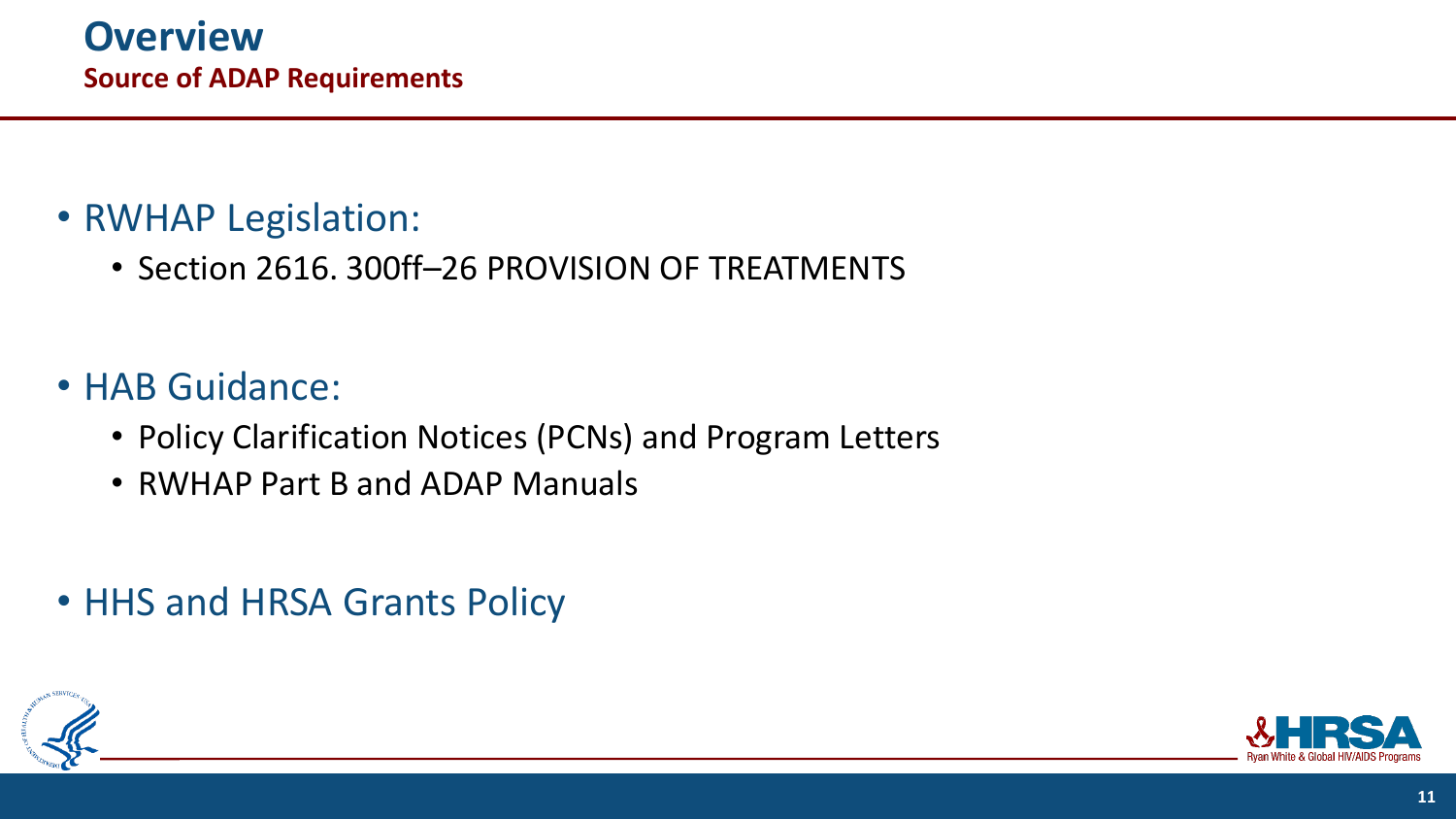# • All funding must be related to *drug assistance*

- purchasing medications
- providing assistance with health insurance premiums, medication co-pays, and deductibles
- ADAP Flexibility Policy allows states to redirect up to five percent of their ADAP appropriations under the Flexibility policy (10 percent in extraordinary circumstances) to:
	- improve access to medications
	- increase adherence to medication regimens
	- help clients monitor their progress in taking HIV-related medications



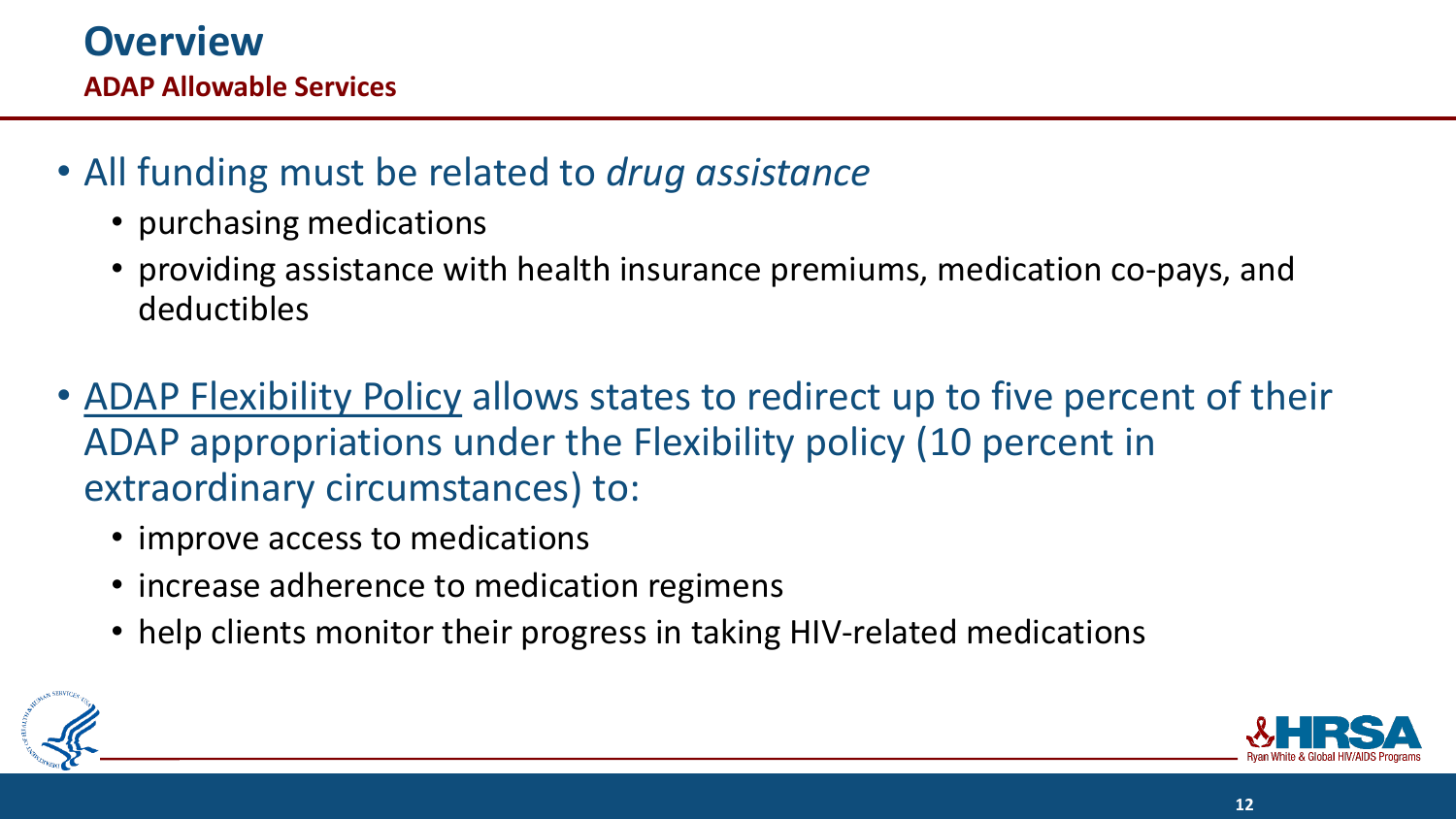- The parameters for the use of RWHAP Part B MAI outlined in the legislation are narrow
	- can only be used for education and outreach services
	- are for the specific purpose of increasing minority enrollment in ADAP
	- are only for the racial and ethnic minorities indicated in the legislation
- RWHAP Part B MAI funding may not be used to purchase medications or health insurance



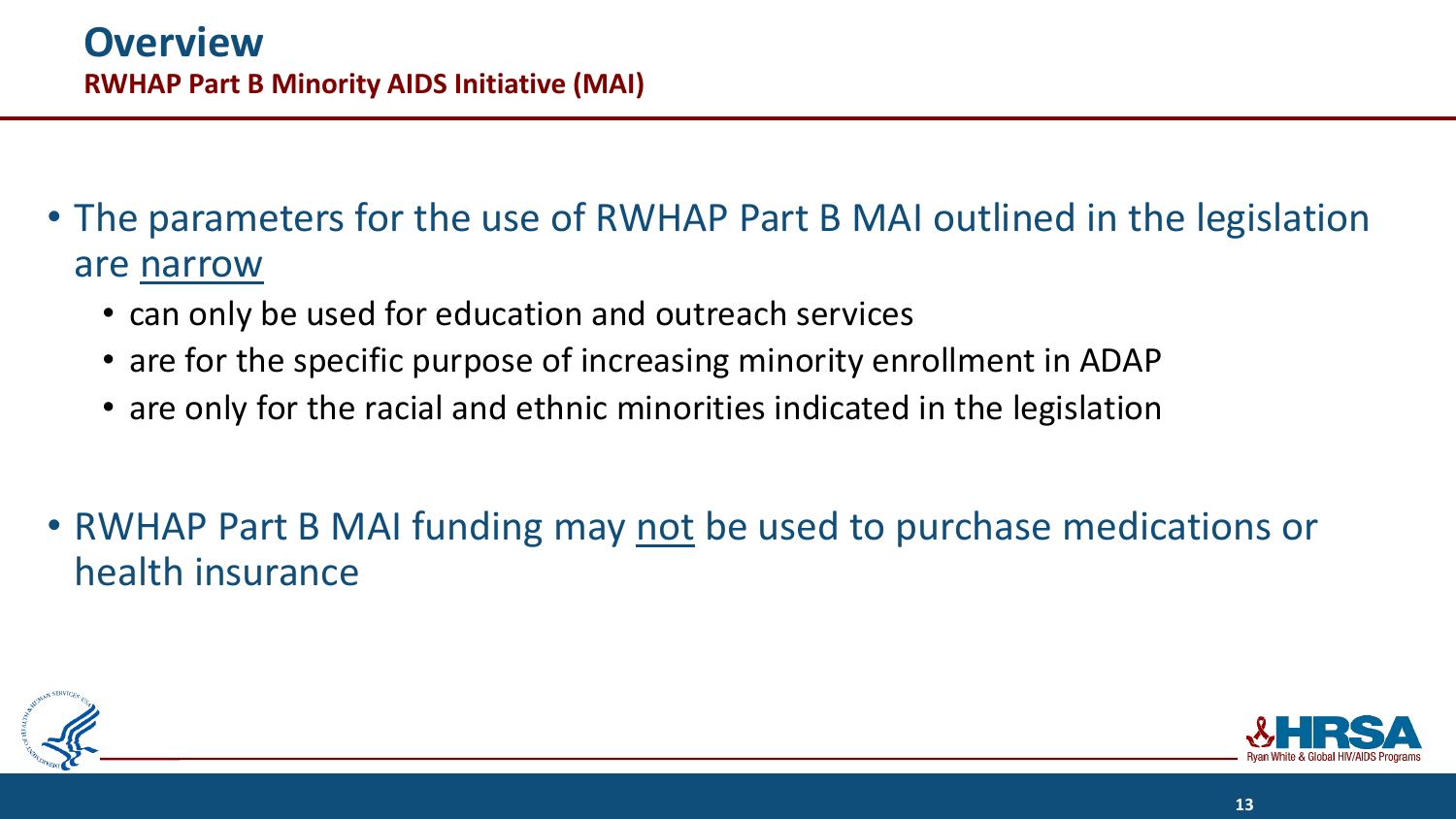# • ADAP Staffing

• Must have sufficient staffing, whether employees or contractual, to provide ADAP services in compliance with legislative and programmatic requirements

# • ADAP Policies and Procedures

- Must have appropriate guidelines and controls in place to ensure compliance with legislative and programmatic requirements
- Financial Oversight and Monitoring
	- Must have appropriate financial systems and controls in place to ensure the appropriate use and reporting of Federal awards



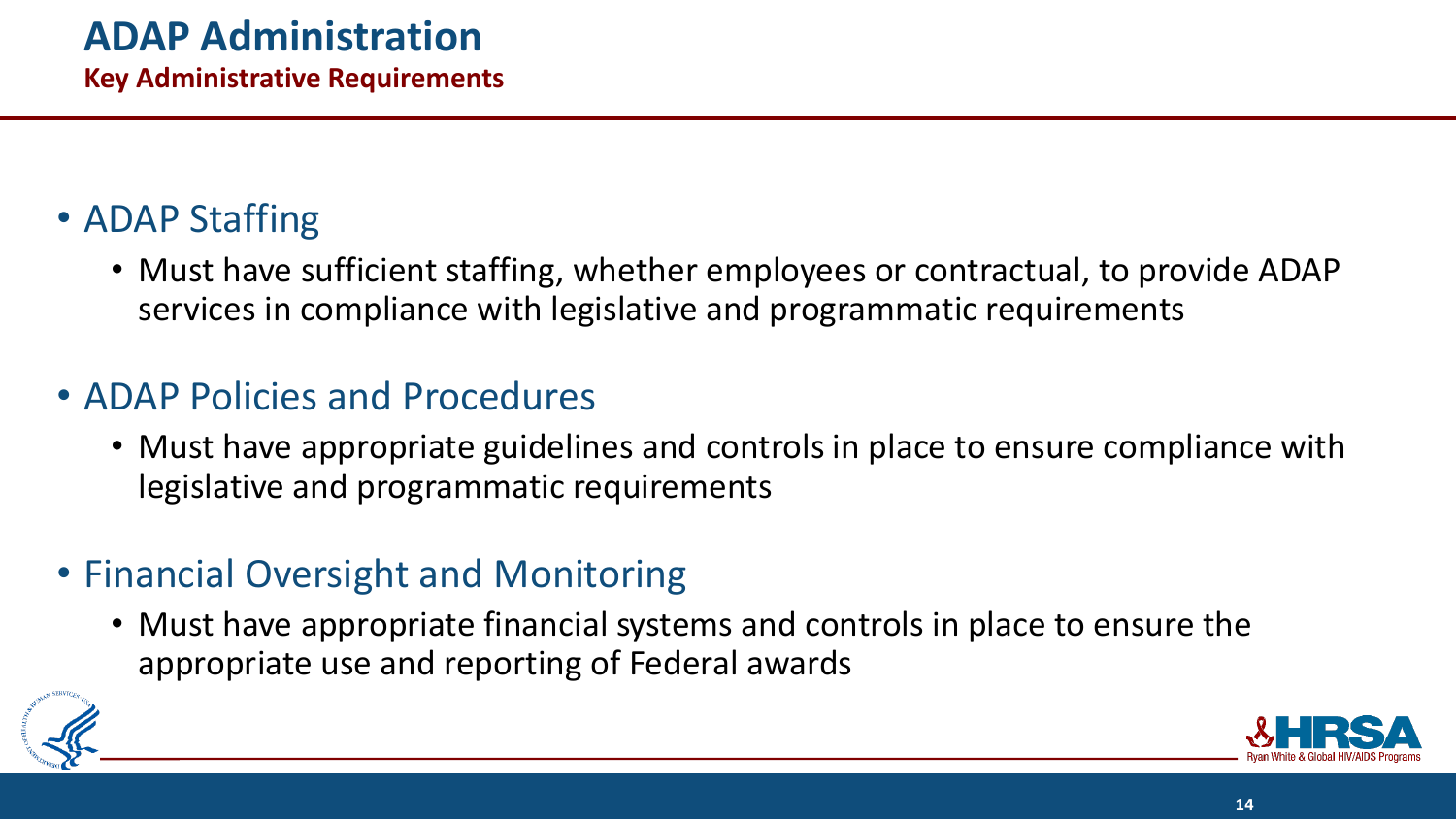#### • RWHAP Part B recipients:

- May choose to sub-award some, or in some cases, all of their ADAP operations
- Are responsible for ensuring that all legislative, programmatic, administrative, and fiscal requirements are met
- Must oversee and monitor RWHAP funds, including those administered through sub-award
- Are liable for improperly used RWHAP funds or delivered services



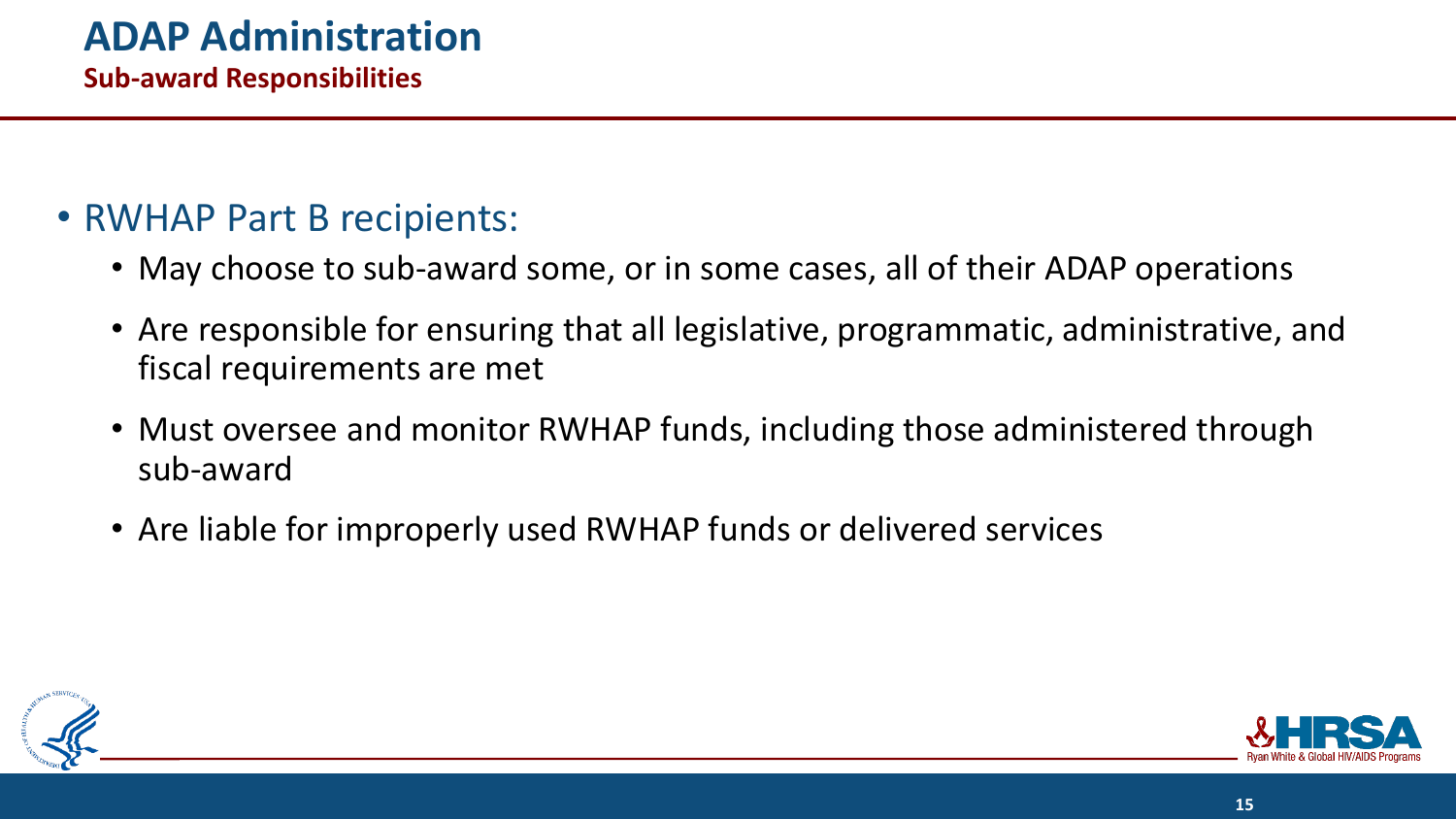- Recipients must conduct planning to guide decisions about use of RWHAP Part B funds, including ADAP funds
- HRSA HAB strongly encourages RWHAP Part B programs to have advisory bodies
	- Provides recommendations on at least an annual basis on the use of RWHAP funds
	- RWHAP legislation does not mandate an ADAP-specific Advisory Committee; however, most States convene one as a best practice



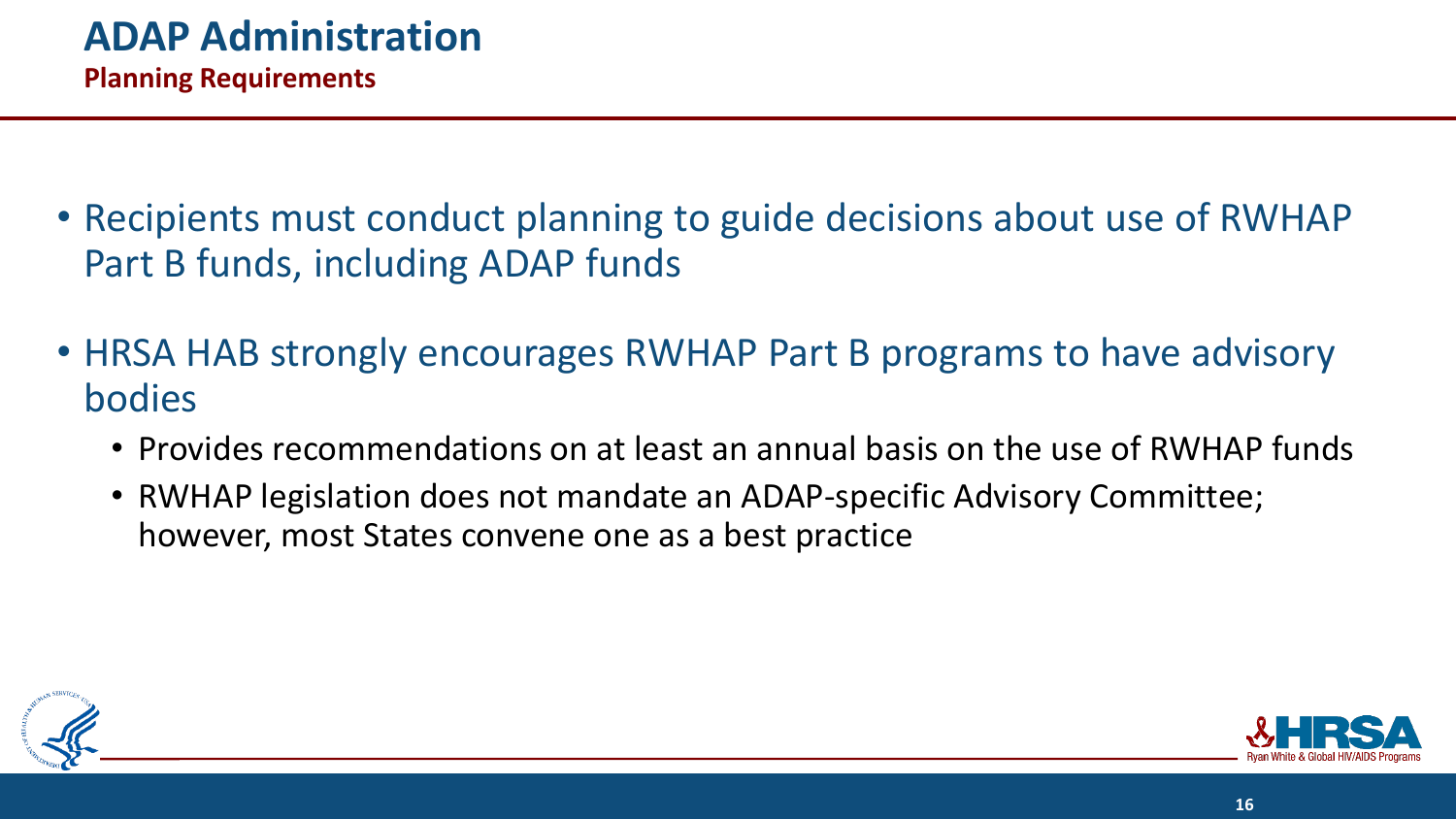- The RWHAP legislation requires that all RWHAP recipients have a clinical quality management (CQM) program
- ADAPs, as part of the overall RWHAP, must be included in the CQM program—either as an integrated component or a separate program
- The expectations of a RWHAP Part B recipient's CQM program are outlined in [PCN# 15-02 Clinical Quality Management Policy Clarification Notice](https://hab.hrsa.gov/sites/default/files/hab/Global/clinicalqualitymanagementpcn.pdf)



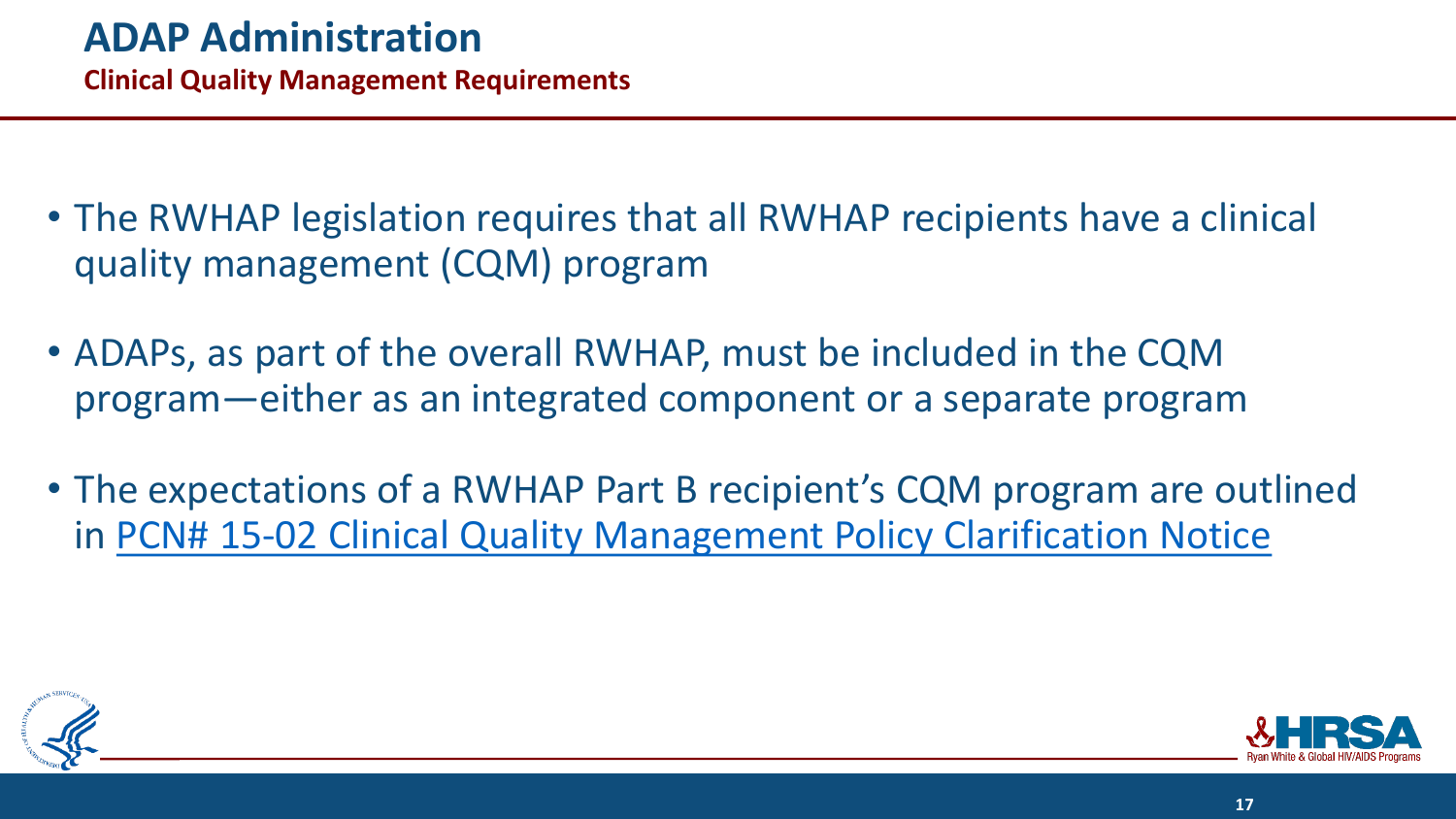- Eligibility Criteria is determined by each state or territory but must include:
	- Financial eligibility: Income limit (as percentage of Federal Poverty Level)
	- Medical eligibility: Diagnosis of HIV infection
		- Required at initial enrollment only
	- Residency: Proof of current state residency



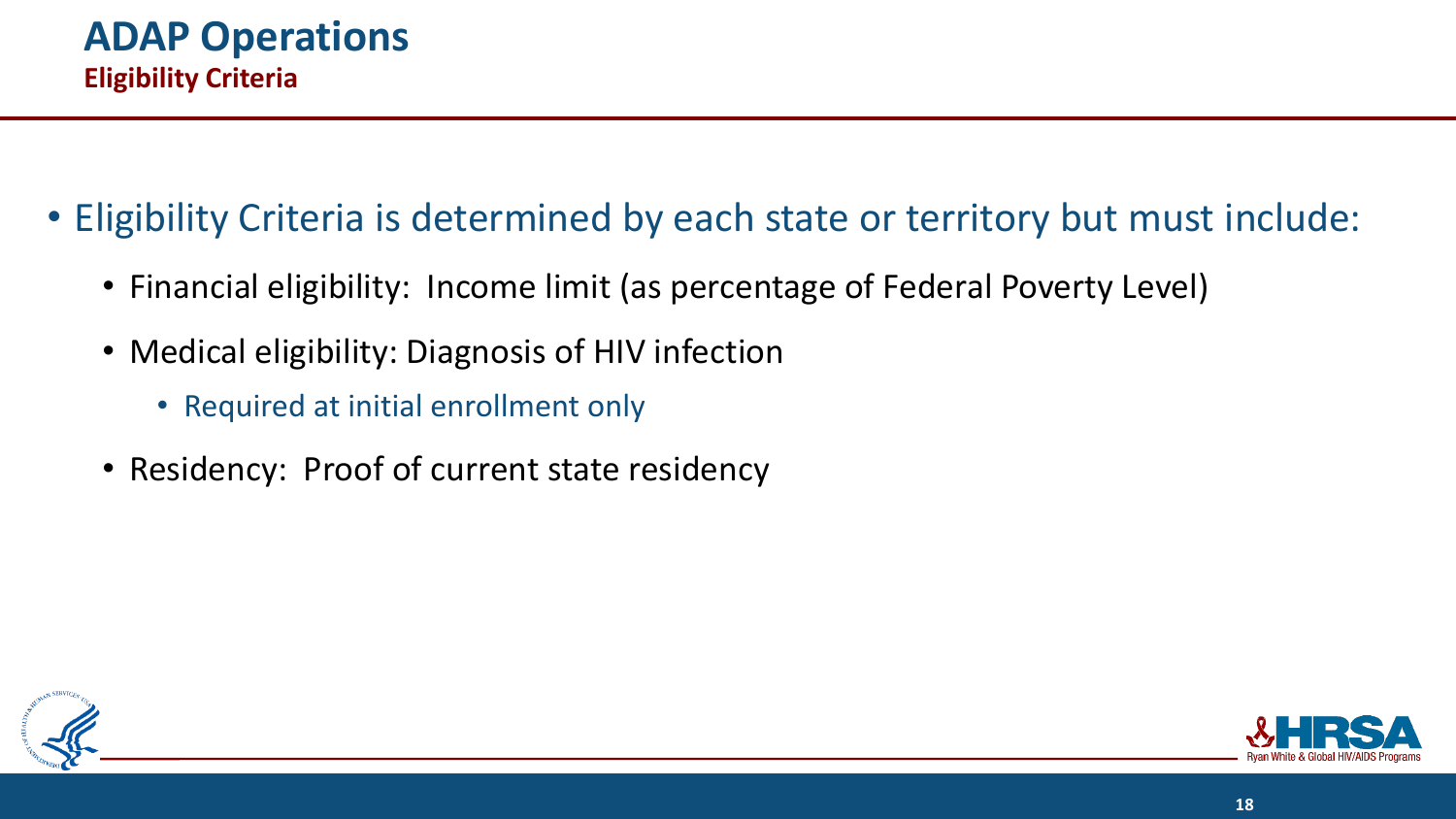- At the time of initial enrollment, and on an annual basis thereafter, an ADAP must complete an assessment of an individual's eligibility
- ADAPs must recertify client eligibility every six months
	- Must meet HRSA's minimum requirements for recertification
	- Self-attestation allowable
- ADAP certification and recertification processes allow clients access to medications in a timely manner



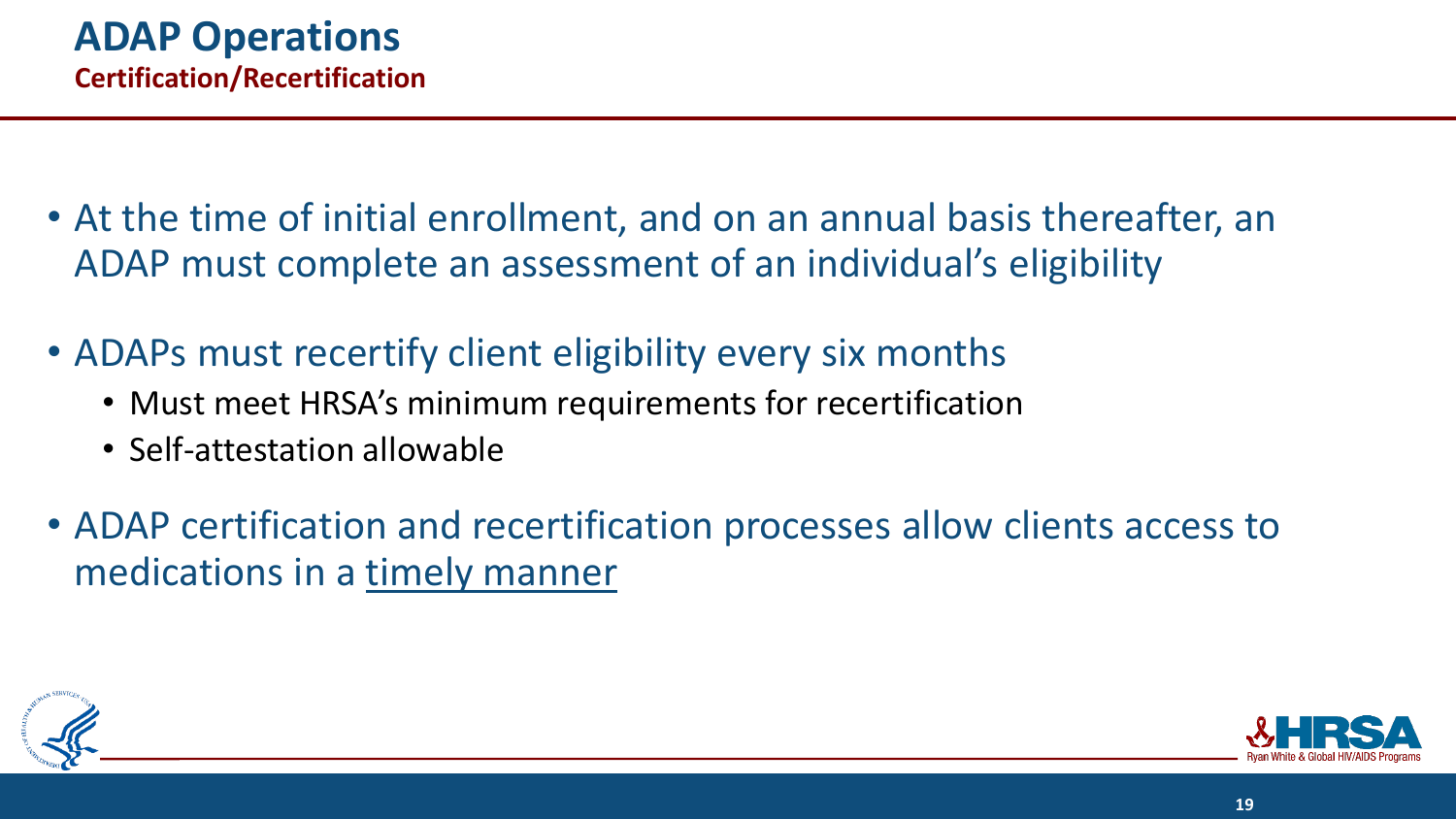- RWHAP funds may only be used to purchase medications approved by the FDA and the devices needed to administer them
	- Must include at least one drug from each class of HIV antiretroviral medications
	- Must be consistent with the most recent Adolescent and Adult HIV/AIDS Treatment Guidelines published by the Department of Health and Human Services (DHHS)
	- Must be equally and consistently available to all eligible enrolled individuals throughout the state/territory



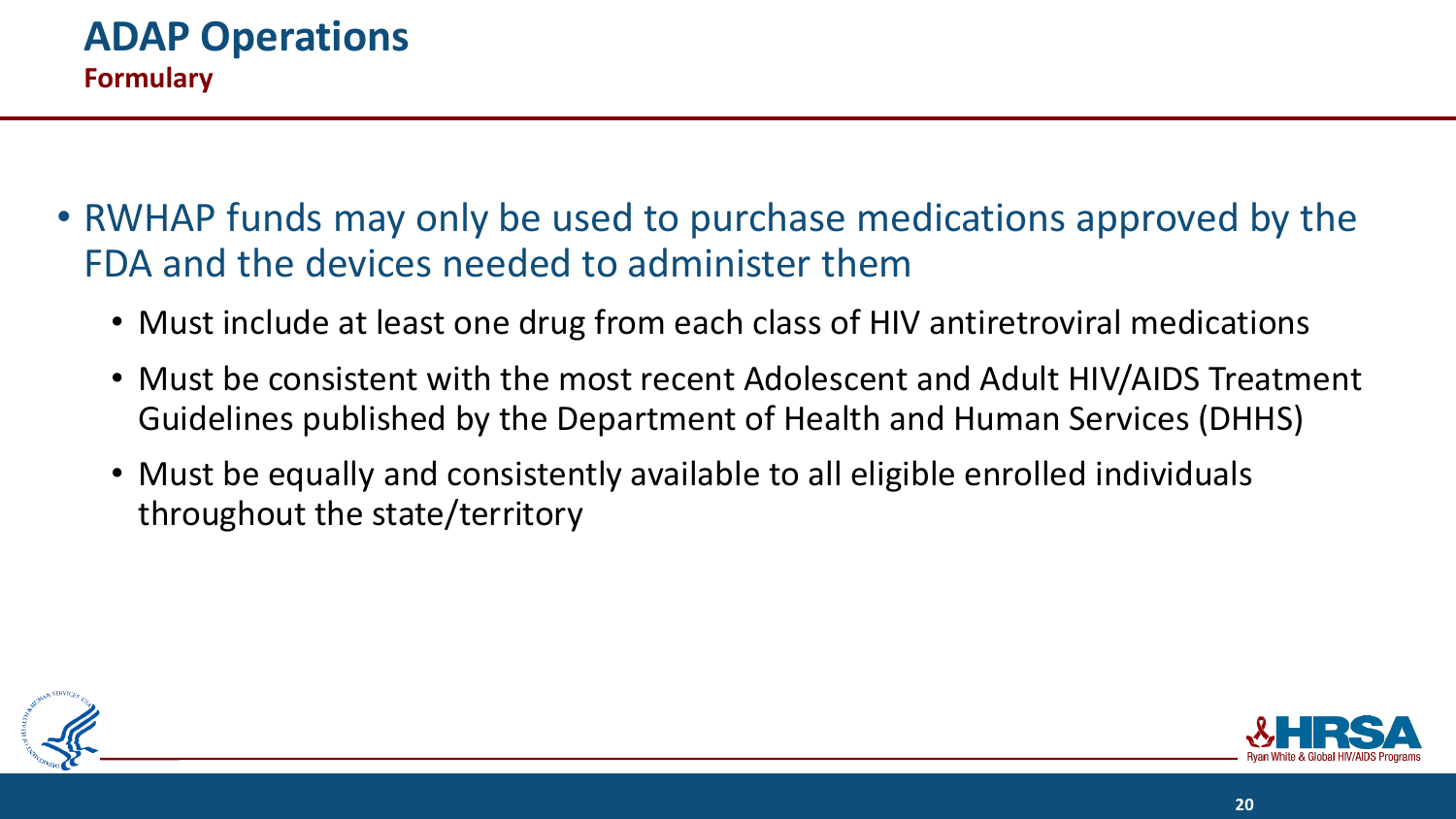- RWHAP funds intended to fill gaps in care and serve as the payor of last resort (POLR)
- RWHAP resources can only be used to pay for allowable costs when:
	- No other public or private payor
	- Costs not covered by other public and private payors
- ADAPs must ensure:
	- Eligible individuals expeditiously enrolled in other programs for which they are eligible
	- ADAPs coordinate with other payors, ensuring that ADAP is not paying for a cost that should be covered by the client's insurance coverage does not cover all their medication costs



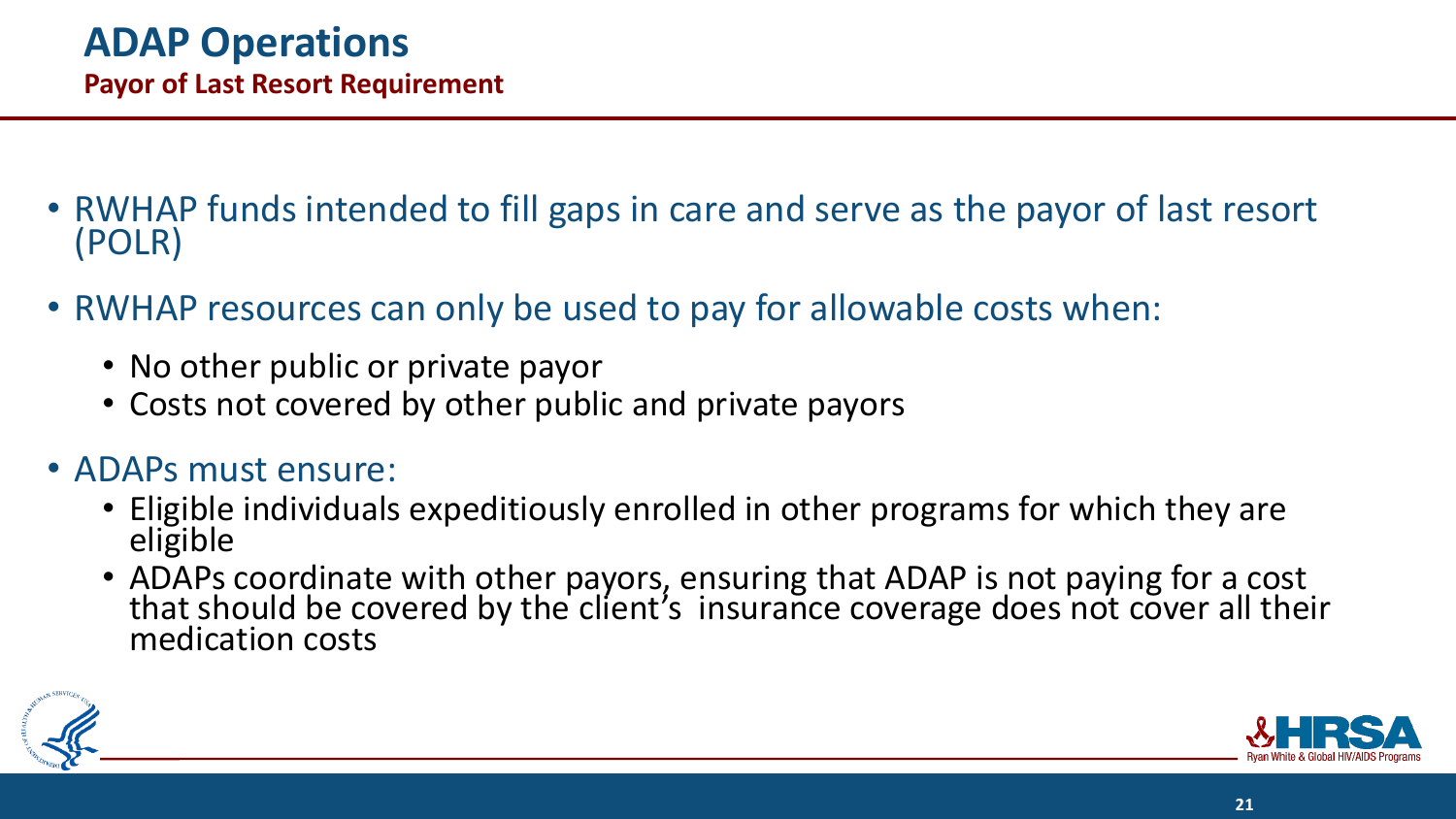# • "Vigorously Pursue" Health Care Coverage

• Recipients and their contractors expected to vigorously pursue enrollment into health care coverage for which their clients may be eligible. Recipients and their contractors must 'rigorously document' efforts to enroll clients into other coverage.

# • Coordination with Other Payors

• Recipients expected to work with other payors and programs to provide clients with access to HIV medications and a continuum of care



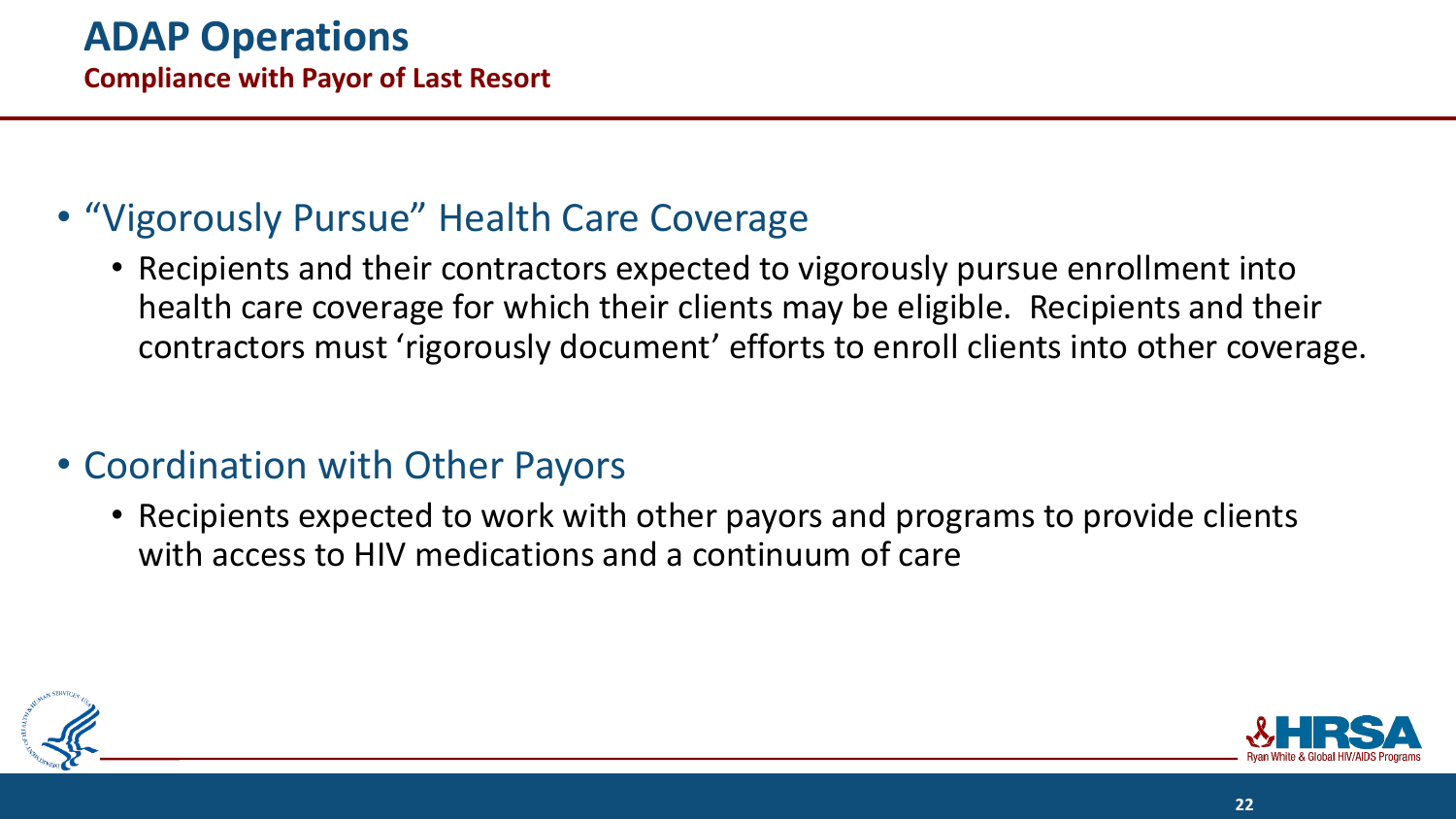- Medication Assistance is when the ADAP pays for the full cost of a medication for a client
	- Medication co-pays, deductibles, and co-insurance are considered Health Insurance Assistance, not Medication Assistance
- In CY 2017, ADAPs spent \$1,410,188,978<sup>\*</sup> purchasing medications for enrolled clients



\* Source: Health Resources and Services Administration. Ryan White HIV/AIDS Program Annual Client-Level Data Report 2017

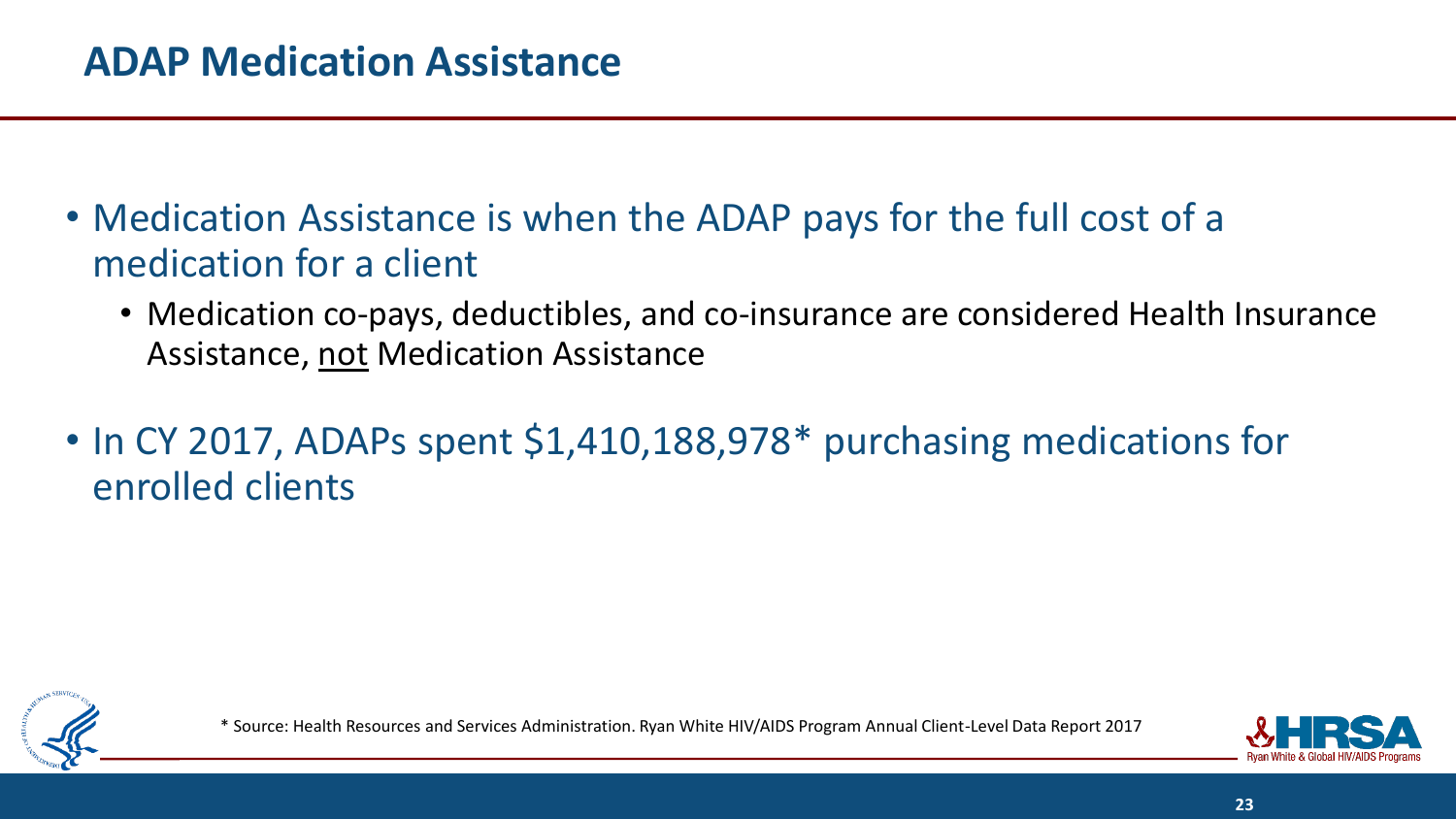# **ADAP Medication Assistance Drug Purchasing**

#### • ADAP Drug Purchasing Models

- Direct Purchase: ADAP purchases medications directly from a wholesaler
- Pharmacy Network/Rebate: ADAP reimburses retail pharmacies for dispensing medications to eligible clients
- Hybrid/Dual: Combination of Direct and Pharmacy Network/Rebate Models



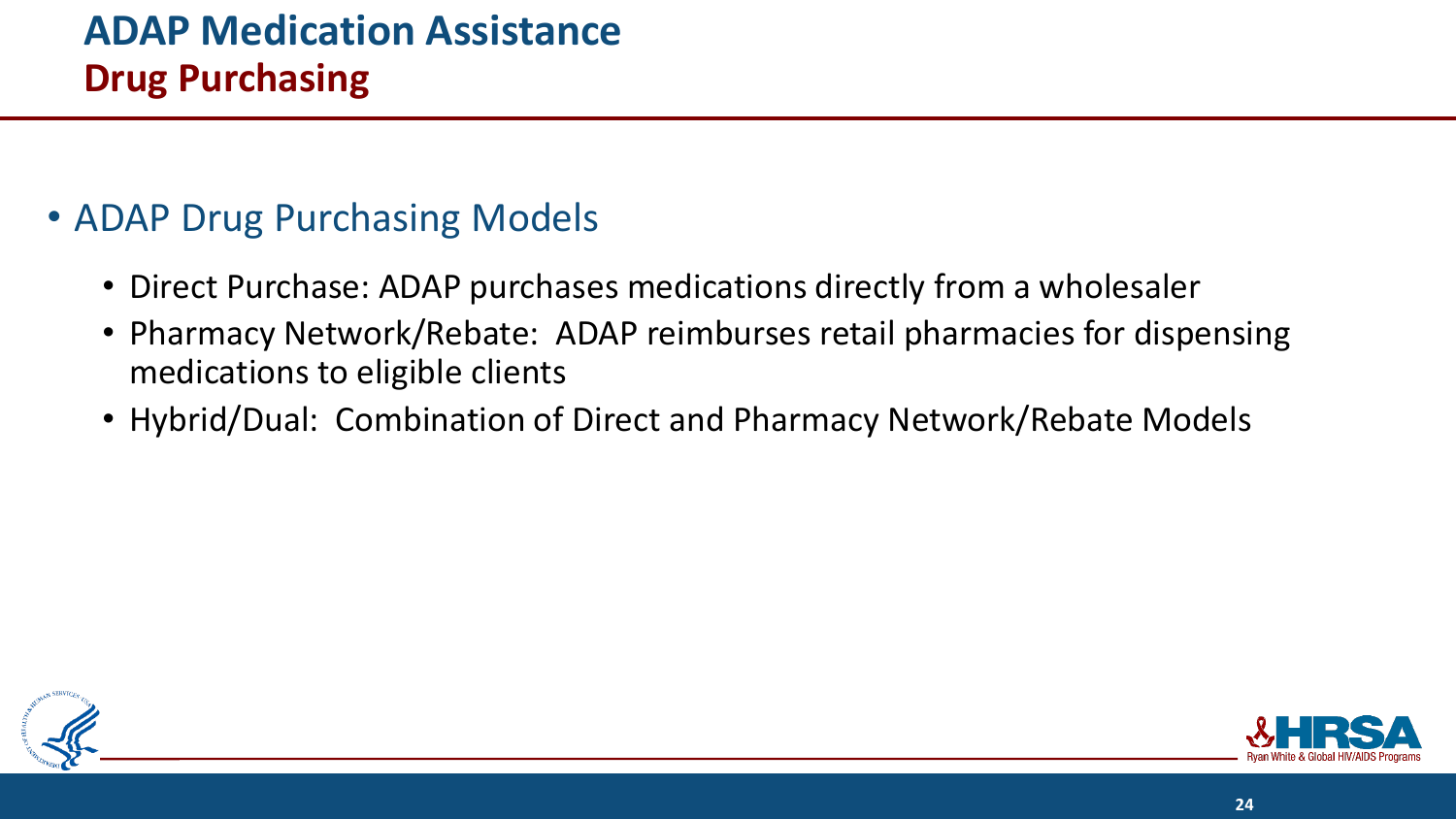- ADAPs have access to discounted drug prices through the 340B program
	- Requires drug manufacturers to provide outpatient drugs to eligible health care organizations/covered entities at significantly reduced prices
- 340B discounts required by the Veterans Health Care Act of 1992 (Section 602)
- Per the 1996 HRSA /OPA Patient Definition Guidelines, ADAP clients categorically meet the 340B patient definition

"An individual registered in state-operated or funded ADAP that receives Ryan White funding is considered a patient of the ADAP if registered as eligible by the State program."



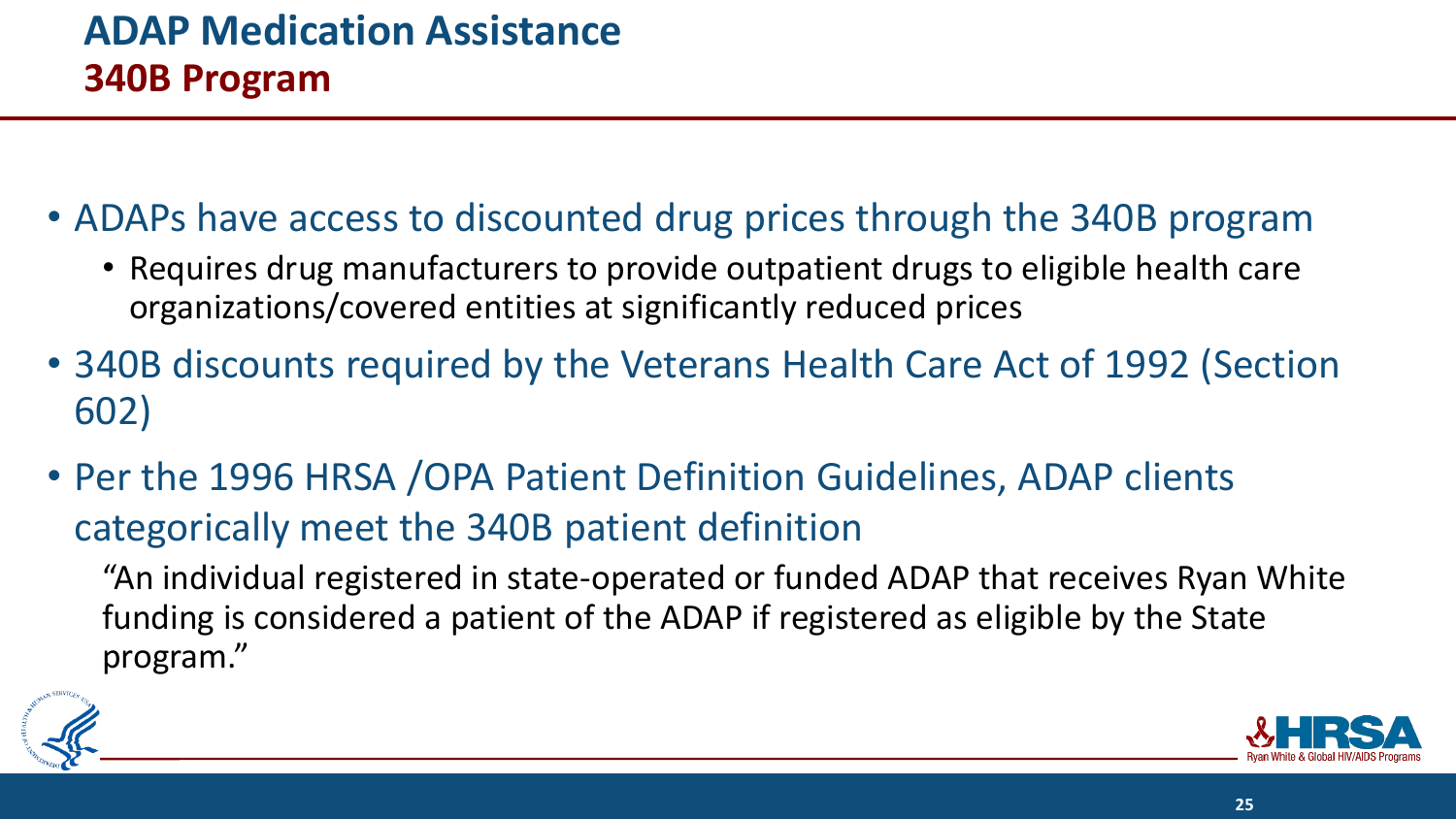- HRSA defines a 'rebate' as a return of a part of a payment
- ADAPs that purchase medications through a retail pharmacy network at a price higher than the 340B price can submit rebate claims to drug manufacturers
- Rebates achieve cost savings comparable to those received by directly purchasing medications at the 340B price
- Policy Clarification Notice 15-[04, "Utilization and Reporting of](https://hab.hrsa.gov/program-grants-management/policy-notices-and-program-letters)  Pharmaceutical Rebates"



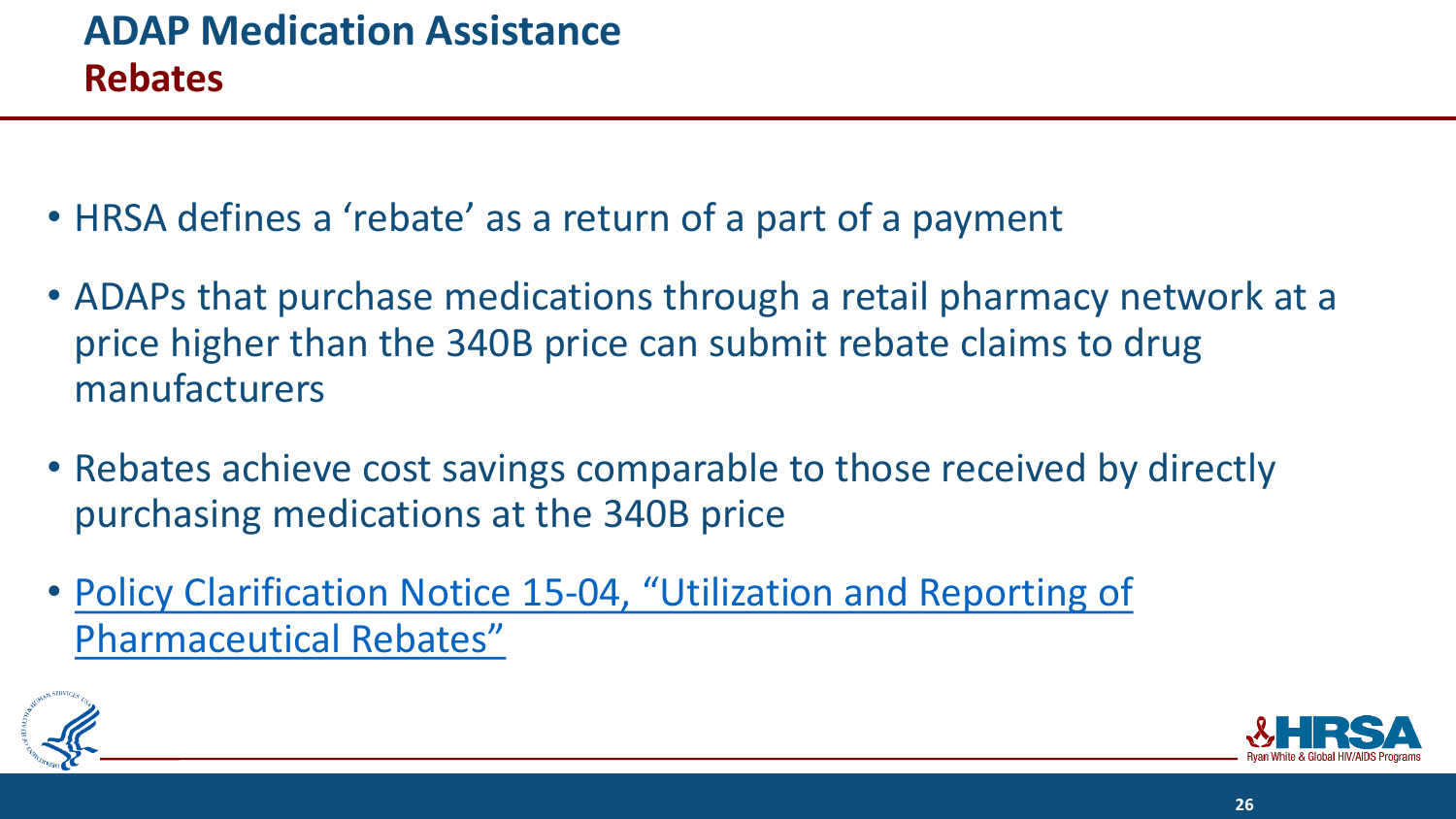- [PCN 15-03 Clarifications Regarding the Ryan White HIV/AIDS Program and](https://hab.hrsa.gov/sites/default/files/hab/Global/pcn_15-03_program_income.pdf)  Program Income defines program income
	- "gross income earned by the non-Federal entity that is directly generated by a supported activity or earned as a result of the Federal award during the period of performance (or grant year) except as provided in 45 CFR § 75.307(f)"
- Most commonly generated by billing third party insurance for medications purchased at 340B pricing
	- Program income is the difference between the insurance reimbursement for 340B drugs and the cost of this medication



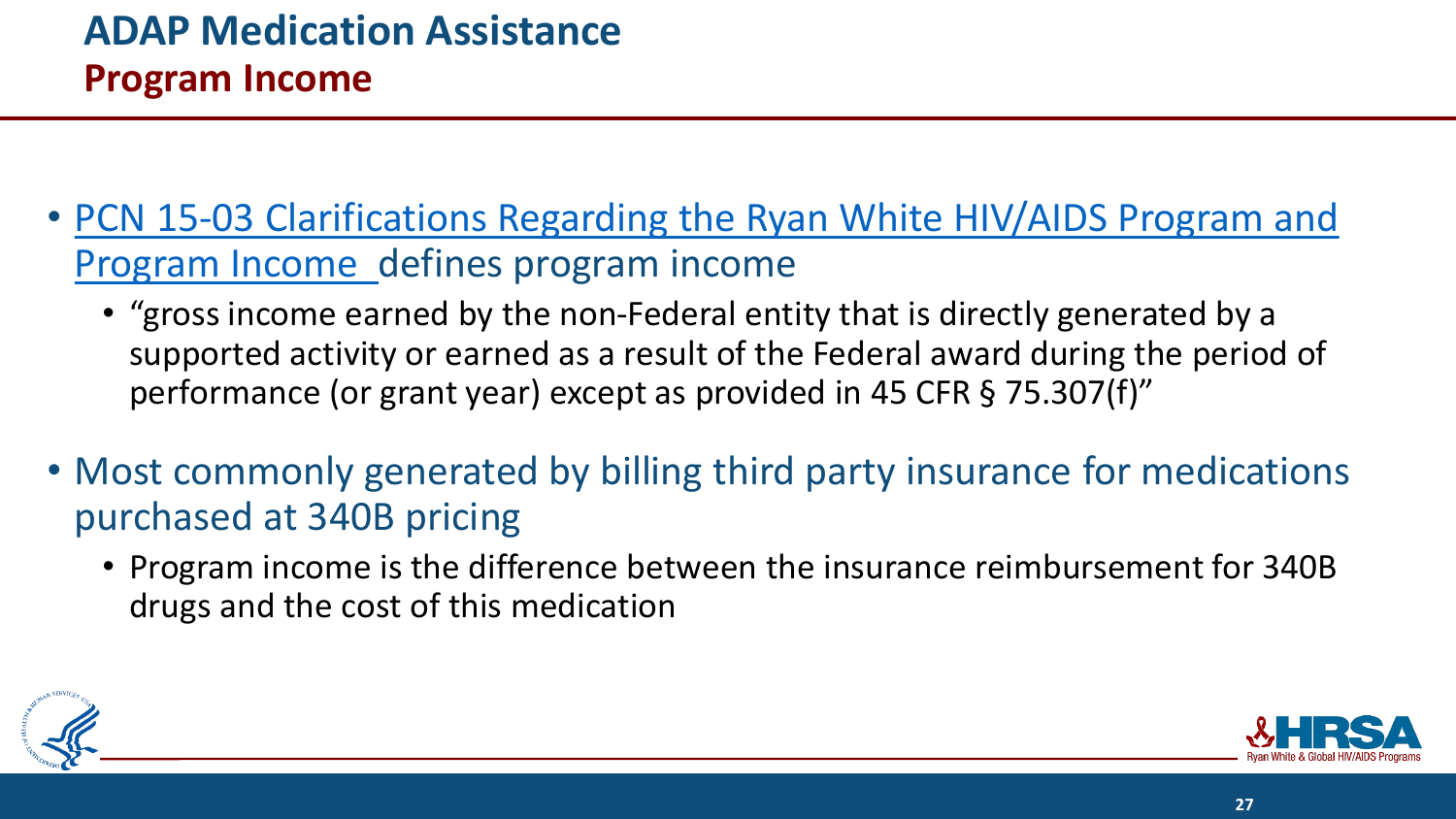# • Health Insurance Assistance includes:

- Payment of qualified premiums
- Medication co-pays
- Deductibles
- Co-insurance

# • In CY 2017, ADAPs spent \$469,080,687 on health insurance assistance for enrolled clients\*



\* Source: Health Resources and Services Administration. Ryan White HIV/AIDS Program Annual Client-Level Data Report 2017

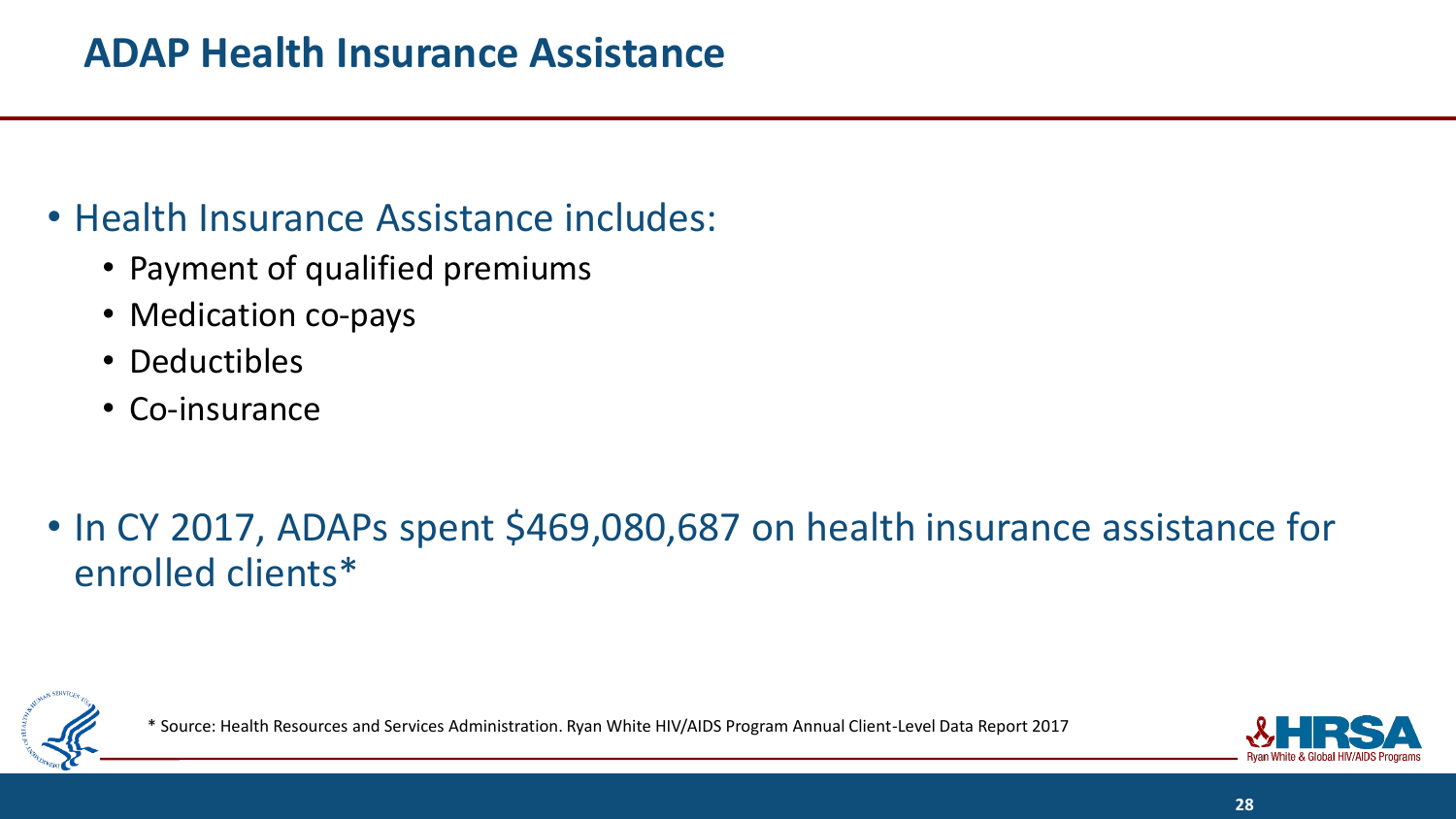- *Policy Clarification Notice (PCN) 18-01 Clarifications Regarding the Use of [Ryan White HIV/AIDS Program Funds for Health Care Coverage Premium](https://hab.hrsa.gov/sites/default/files/hab/program-grants-management/18-01-use-of-rwhap-funds-for-premium-and-cost-sharing-assistance.pdf)  and Cost Sharing Assistance* states, "RWHAP recipients and subrecipients should consider assisting individual clients by paying for premiums and/or cost sharing, if cost effective "
- RWHAP recipients can provide health insurance assistance outside of ADAP through the "Health Insurance Premium and Cost-Sharing Assistance" service category
- Other PCNs related to ADAP, Medicaid, and private health insurance include 13-01 and 13-04



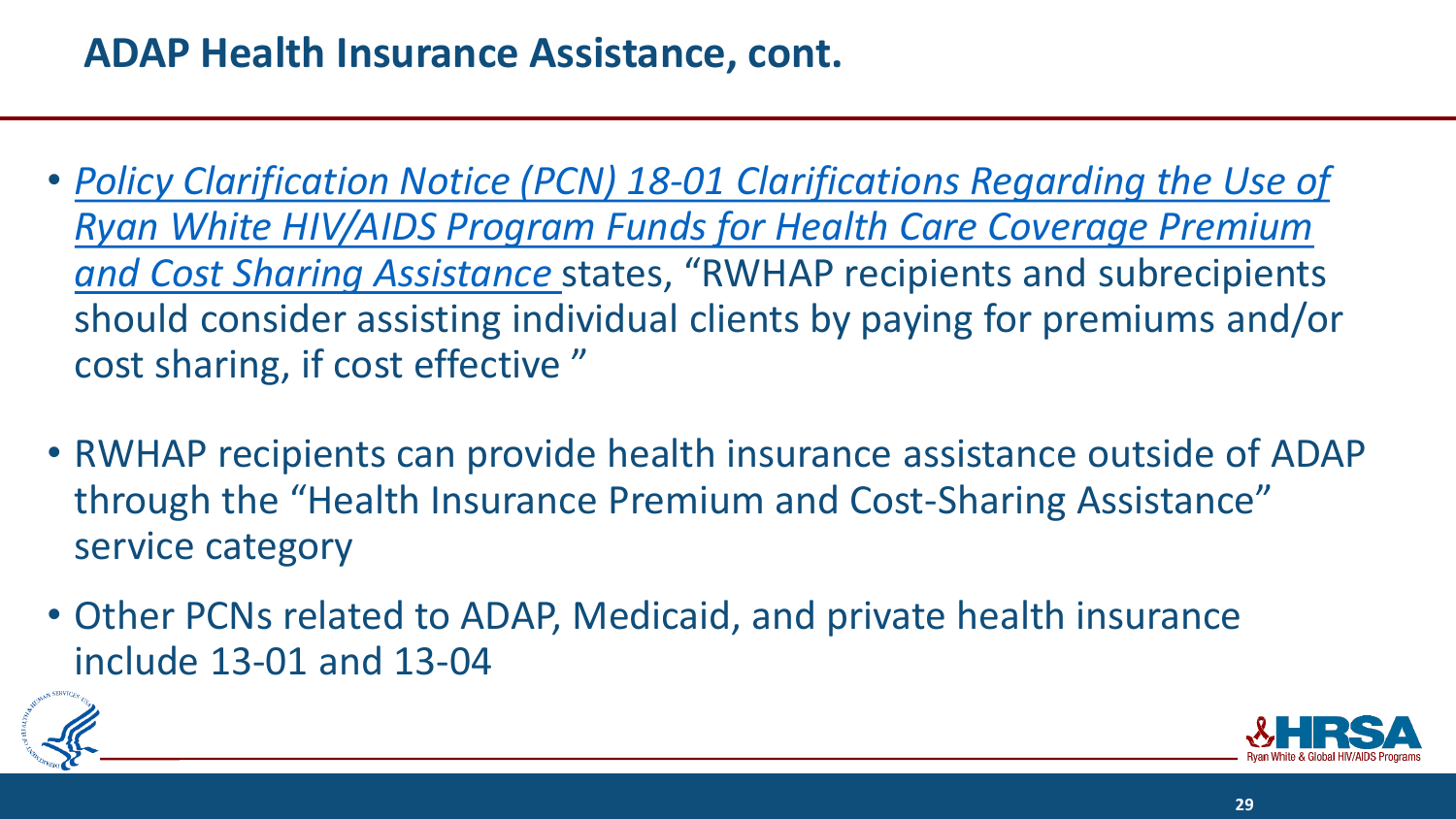# **ADAP Health Insurance Assistance Requirements**

#### • Premium Assistance: Minimum Coverage Standard

- RWHAP legislation stipulates that an ADAP can only pay for health insurance that includes both primary care services and HIV treatments
	- PCN 18-01 clarified that RWHAP recipients, including ADAPs, can pay for Medicare Parts B and C premiums if they are also paying for a Medicare Part D premium
	- HRSA allows ADAPs to pay for Medicare Part D premiums alone, since it provides medication assistance
- HRSA clarified in PCN 18-01 that the health coverage purchased must include "at least one drug in each class of core antiretroviral therapeutics from the HHS Clinical Guidelines for the Treatment of HIV/AIDS" (i.e., the minimum formulary requirement for ADAPs)
- ADAPs cannot pay for a health insurance premium that does not include a pharmacy benefit



• For example, an ADAP cannot pay for a stand-alone dental or vision insurance policy

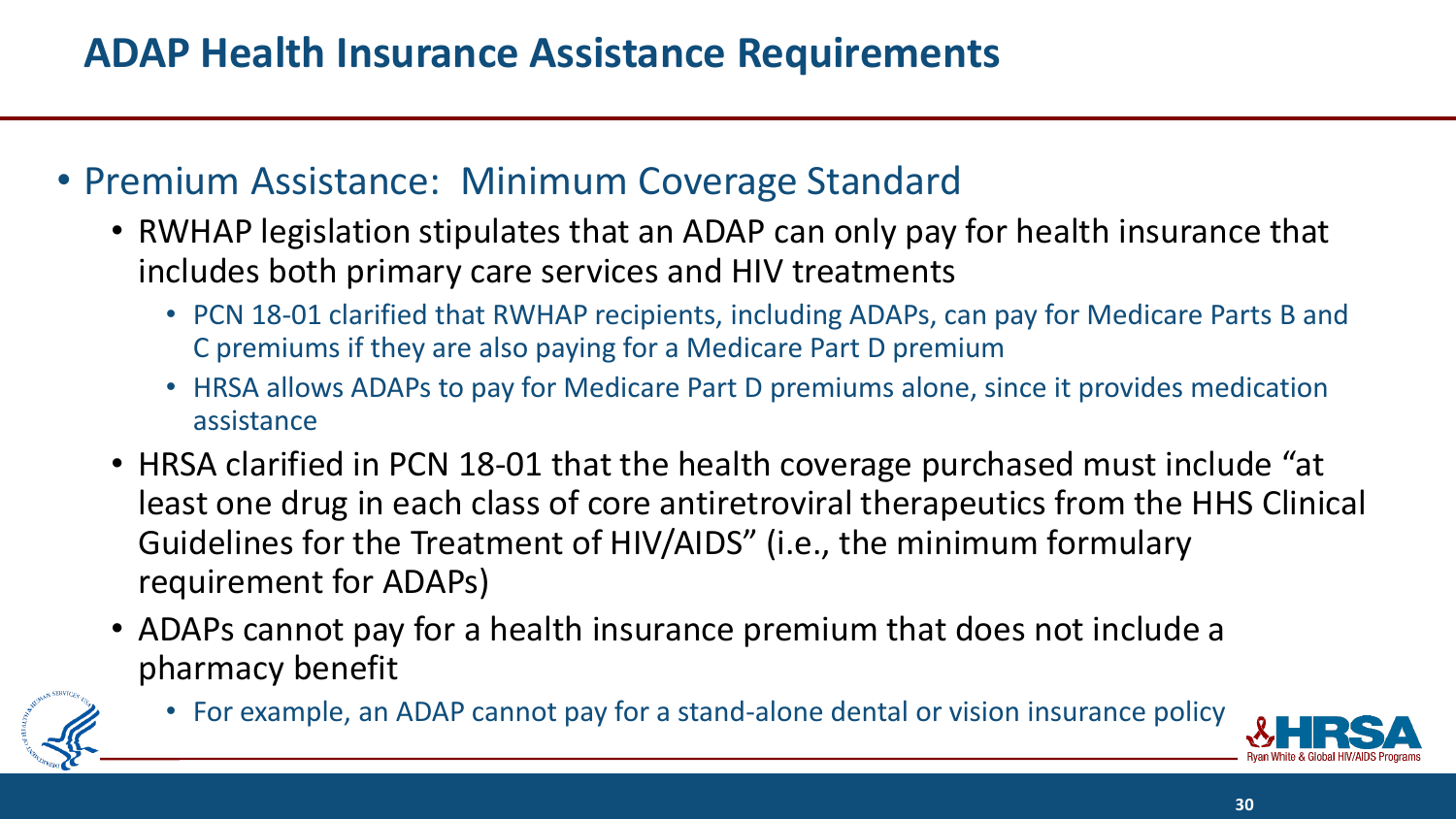# • Medication Cost-Sharing

- Can choose to use resources to pay for medication cost-sharing (deductibles, copayments and/or co-insurance costs) for clients who have another payor (e.g., health insurance, Medicare D, Medicaid)
- Cannot pay for non-medication-related cost-sharing (e.g. medical visit deductibles, co-payments and/or co-insurance)
- Reported as an ADAP Health Insurance Assistance service, not as an ADAP Medication service



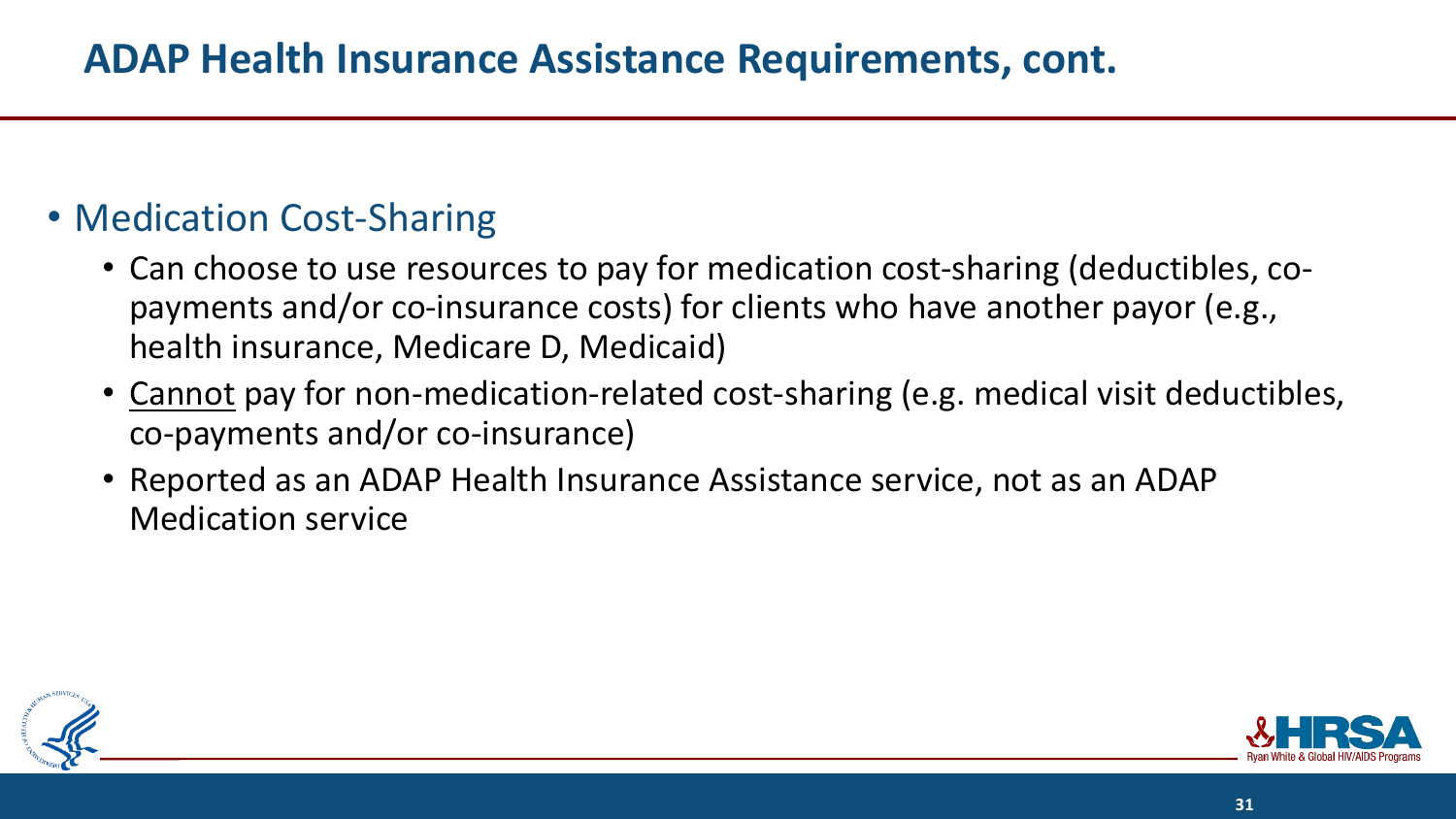#### • Cost-Effectiveness Assessment

- RWHAP legislation states that ADAP can purchase insurance if, "for the fiscal year involved, the costs of the health insurance or plans to be purchased or maintained…do not exceed the costs of otherwise providing therapeutics."
- PCN 18-01 clarifies that the "ADAP must determine the cost of paying for the health care coverage is cost-effective in the aggregate *versus paying for the full cost for medications*"
- The required cost comparison is in *the aggregate*



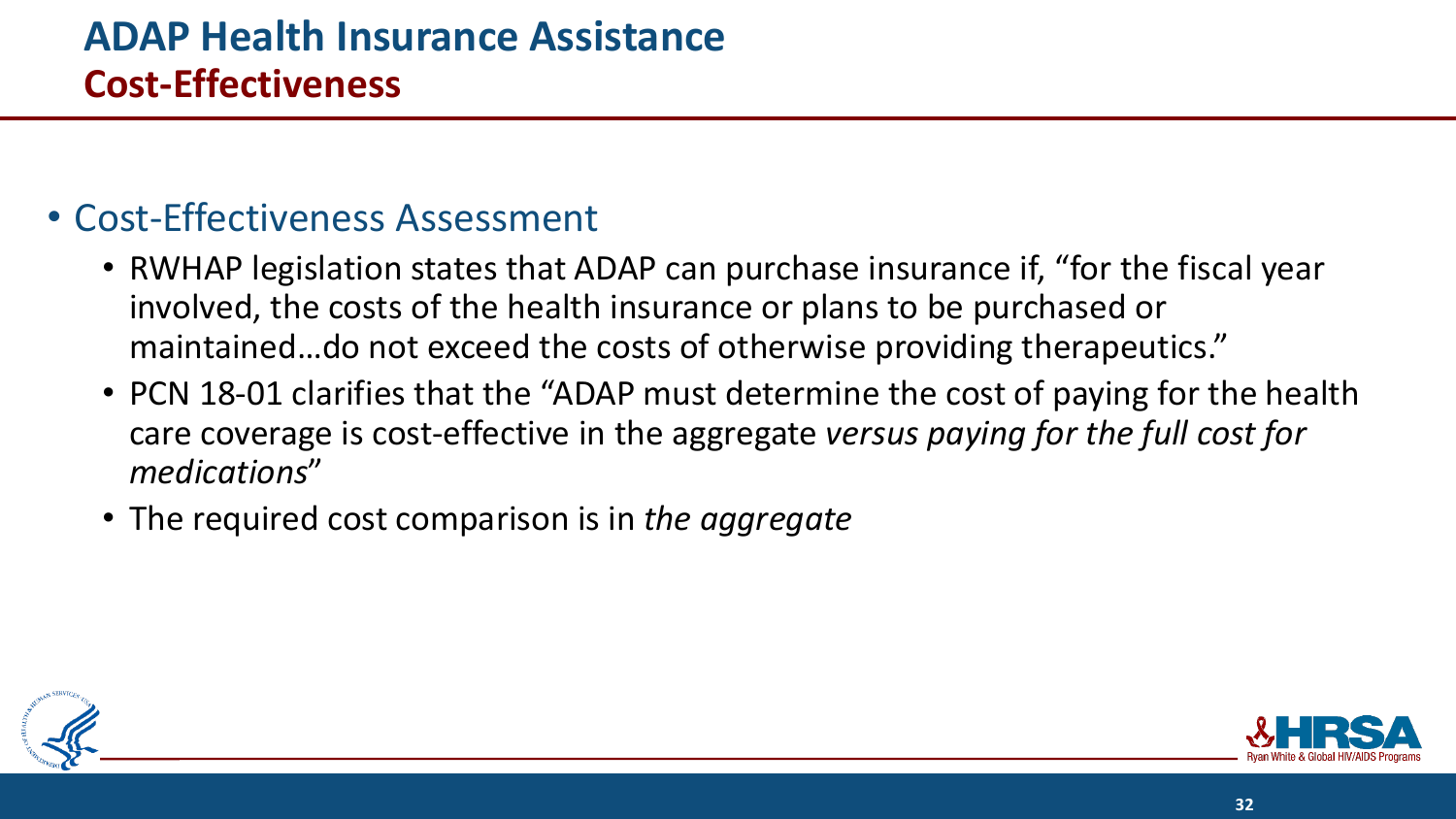# **Technical Assistance Resources**

- ADAP Manual
	- <https://targethiv.org/library/adap-manual>
- HAB and TargetHIV Websites
	- <https://hab.hrsa.gov/>
	- <https://targethiv.org/>
- NASTAD
	- <https://www.nastad.org/>
- Project Officer and ADAP Advisor



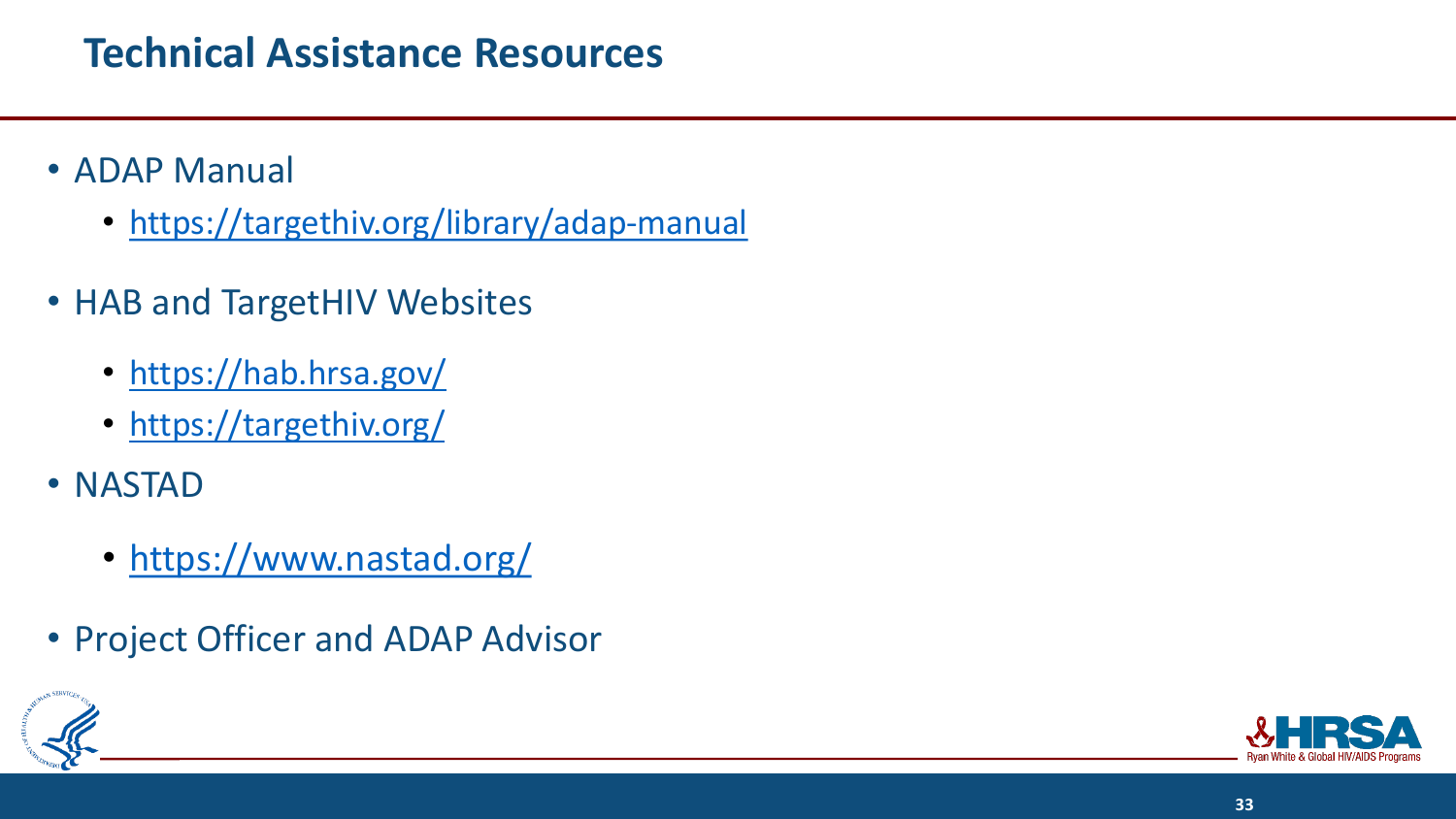#### **Questions and Answers**





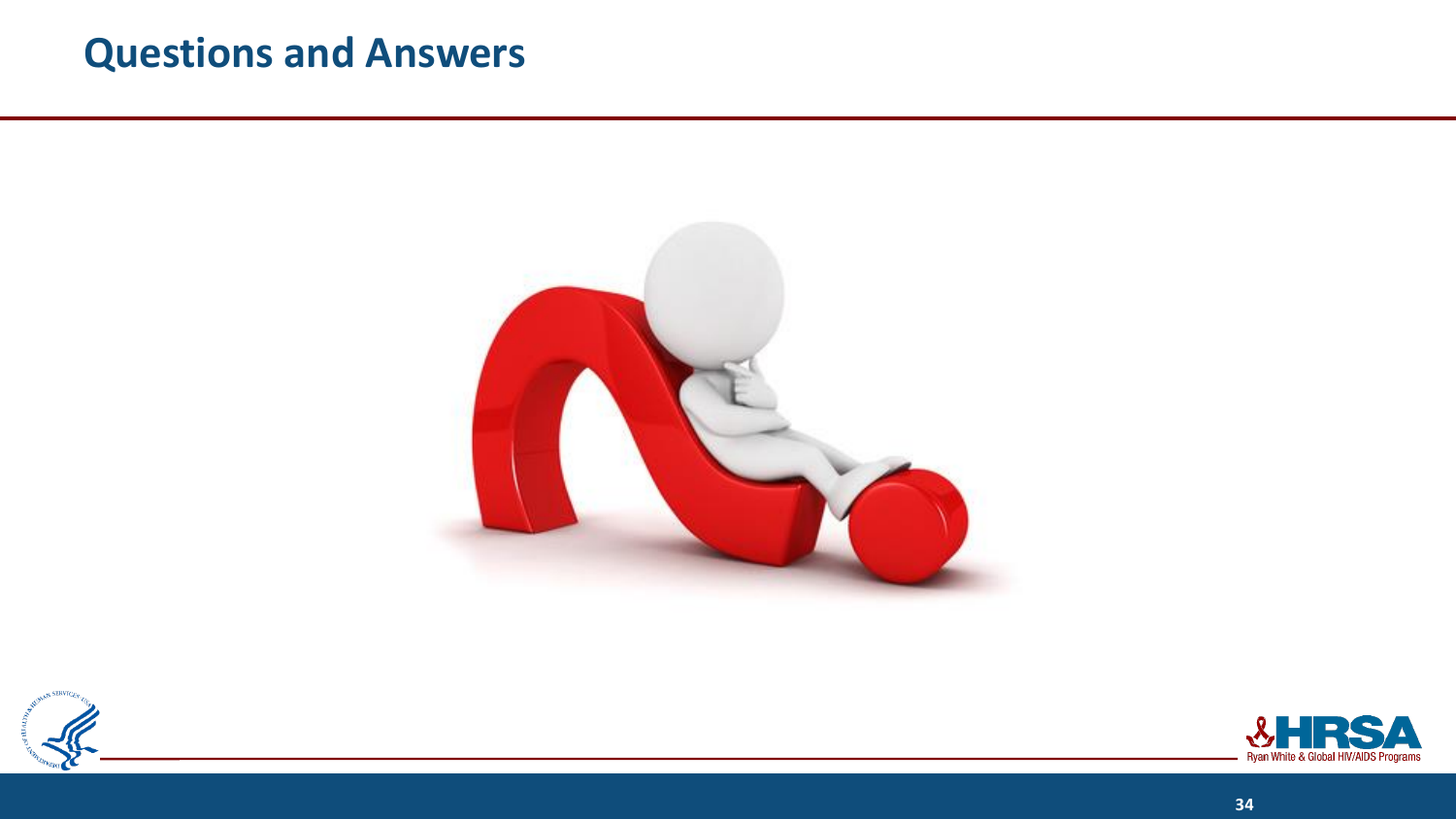Break into small groups

Each group needs to pick a note-taker and someone to report out

Each group should answer the three scenarios in the handouts

• Allot 15 minutes to discuss each scenario

Each group will report out to the larger group



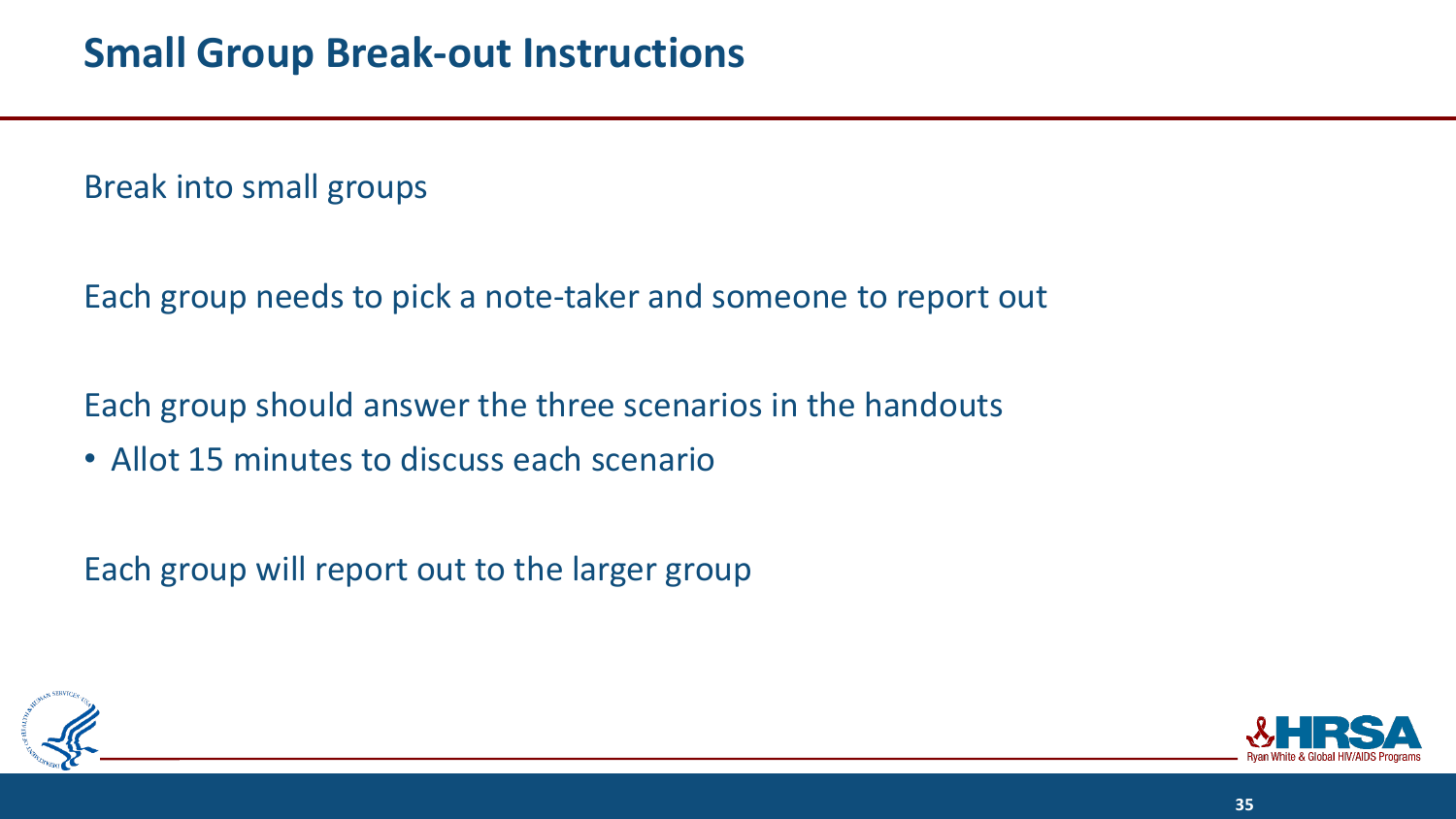**Glenn Clark, MSW**

**ADAP Advisor, Division of State HIV/AIDS Programs (DSHAP) HIV/AIDS Bureau (HAB)**

**Health Resources and Services Administration (HRSA)**

**Email: [glclark@hrsa.gov](mailto:glclark@hrsa.gov)**

**Phone: 301-443-3692**

**Web: [hab.hrsa.gov](http://hab.hrsa.gov/)**